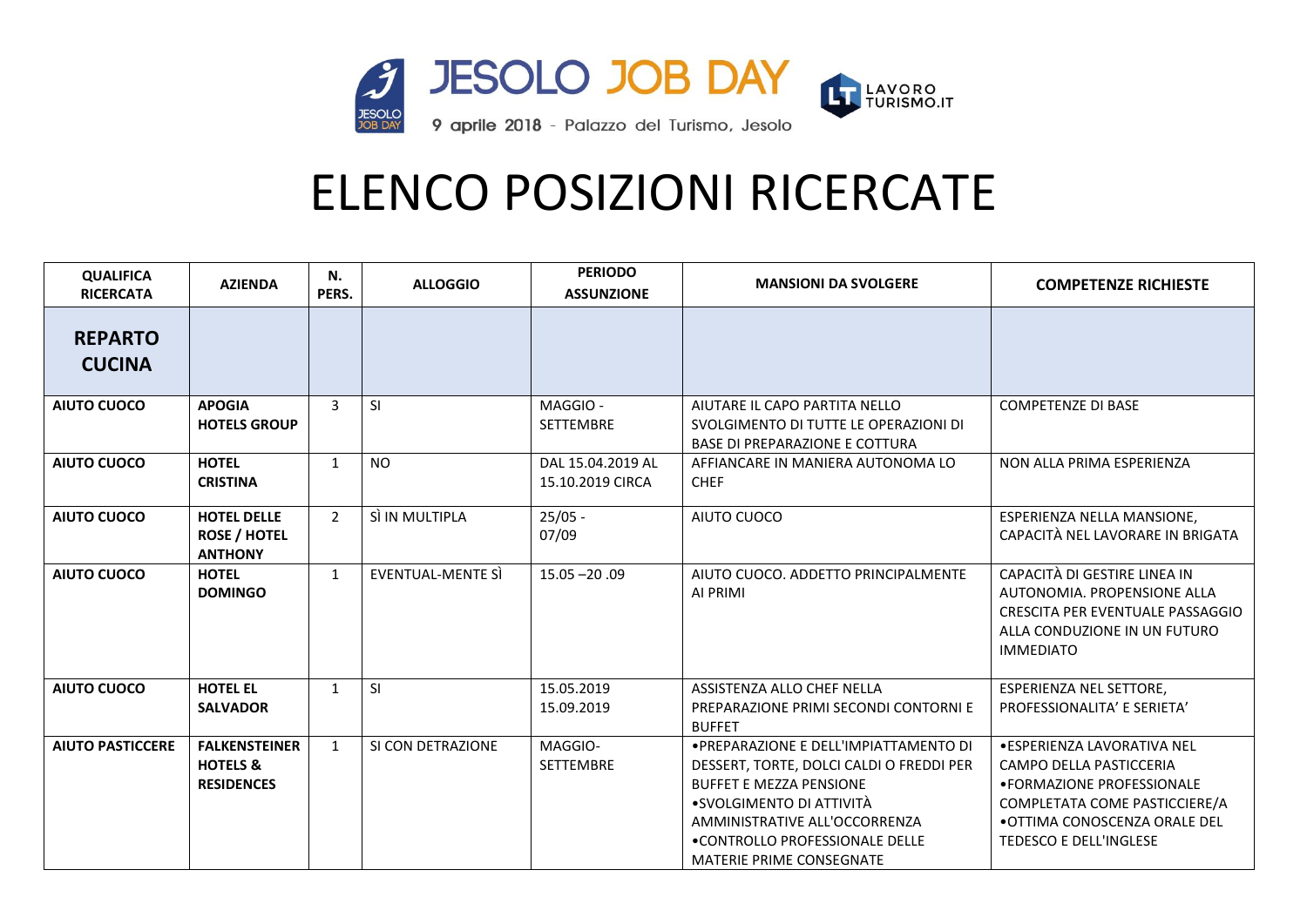

| <b>CAPO PARTITA</b> | <b>APOGIA</b><br><b>HOTELS GROUP</b>                             | 3              | <b>SI</b>         | MAGGIO-<br><b>SETTEMBRE</b> | <b>GESTIRSI IN AUTONOMIA UNA PARTITA. IL</b><br>CANDIDATO SARA' INSERITO NELLA PARTITA<br>PIU' ADATTA A LUI.                                                                                                                                                                                                                                                                                                                                                                                                                               | • ECCEZIONALI CAPACITÀ<br>ORGANIZZATIVE E DI<br><b>COMUNICAZIONE</b><br>•SENSO DI RESPONSABILITÀ,<br>CAPACITÀ DI LAVORARE IN TEAM E<br>COINVOLGIMENTO<br>ESPERIENZA SPECIFICA DI MINIMO 4<br>ANNI. CAPACITÀ DI LAVORARE IN<br>TEAM.                                                                                                                                                                                                                                                                                                                                      |
|---------------------|------------------------------------------------------------------|----------------|-------------------|-----------------------------|--------------------------------------------------------------------------------------------------------------------------------------------------------------------------------------------------------------------------------------------------------------------------------------------------------------------------------------------------------------------------------------------------------------------------------------------------------------------------------------------------------------------------------------------|--------------------------------------------------------------------------------------------------------------------------------------------------------------------------------------------------------------------------------------------------------------------------------------------------------------------------------------------------------------------------------------------------------------------------------------------------------------------------------------------------------------------------------------------------------------------------|
| <b>CAPO PARTITA</b> | <b>FALKENSTEINER</b><br><b>HOTELS &amp;</b><br><b>RESIDENCES</b> | $\mathbf{1}$   | SI CON DETRAZIONE | GIUGNO-SETTEMBRE            | · ASSISTENZA AL RESTAURANT MANAGER,<br>ALLO CHEF DE CUISINE O AL SOUS CHEF<br>•RESPONSABILITÀ DELLA PREPARAZIONE E<br>DELL'IMPIATTAMENTO DI PIETANZE CALDE O<br>FREDDE PER BUFFET, BANCHETTI, MENÙ ALLA<br>CARTA O SERVIZIO IN CAMERA<br>. PIANIFICAZIONE E ORGANIZZAZIONE DELLE<br>ATTIVITÀ IN CIASCUN AMBITO<br>. CONTROLLO PROFESSIONALE DELLE<br>MATERIE PRIME CONSEGNATE E LORO<br>LAVORAZIONE EFFICIENTE<br>•STESURA DI MENÙ FISSO O ALLA CARTA O<br>DELLE OFFERTE DEL GIORNO SECONDO LA<br>STAGIONALITÀ DEGLI ALIMENTI<br>$\bullet$ | · ESPERIENZA LAVORATIVA DI ALMENO<br>3 ANNI<br>• FORMAZIONE PROFESSIONALE<br>COMPLETATA COME CUOCO/A<br><b>OPPURE OPERATORE/TRICE</b><br>ALBERGHIERO/A<br>.OTTIMA CONOSCENZA DEL TEDESCO<br>E DELL'INGLESE<br>• SOLIDE CONOSCENZE DEI PRODOTTI<br><b>ALIMENTARI</b><br>.BUON ORIENTAMENTO AI SERVIZI E<br>ALLA QUALITÀ<br>• ECCELLENTE CAPACITÀ DI<br>COMUNICARE E DI LAVORARE IN<br><b>TEAM</b><br>• ATTEGGIAMENTO POSITIVO,<br>APPROCCIO PRAGMATICO ED ELEVATA<br>PROPENSIONE AL PROBLEM SOLVING<br>· PRIMA ESPERIENZA COME LEADER<br>COSTITUISCE TITOLO PREFERENZIALE |
| <b>CAPO PARTITA</b> | <b>HOTEL DELLE</b><br><b>ROSE / HOTEL</b><br><b>ANTHONY</b>      | $\overline{2}$ | SÌ IN MULTIPLA    | $15/05 - 15/09$             | CAPO PARTITA AI PRIMI O SECONDI PIATTI                                                                                                                                                                                                                                                                                                                                                                                                                                                                                                     | ESPERIENZA NELLA MANSIONE,<br>CAPACITÀ NEL LAVORARE IN BRIGATA                                                                                                                                                                                                                                                                                                                                                                                                                                                                                                           |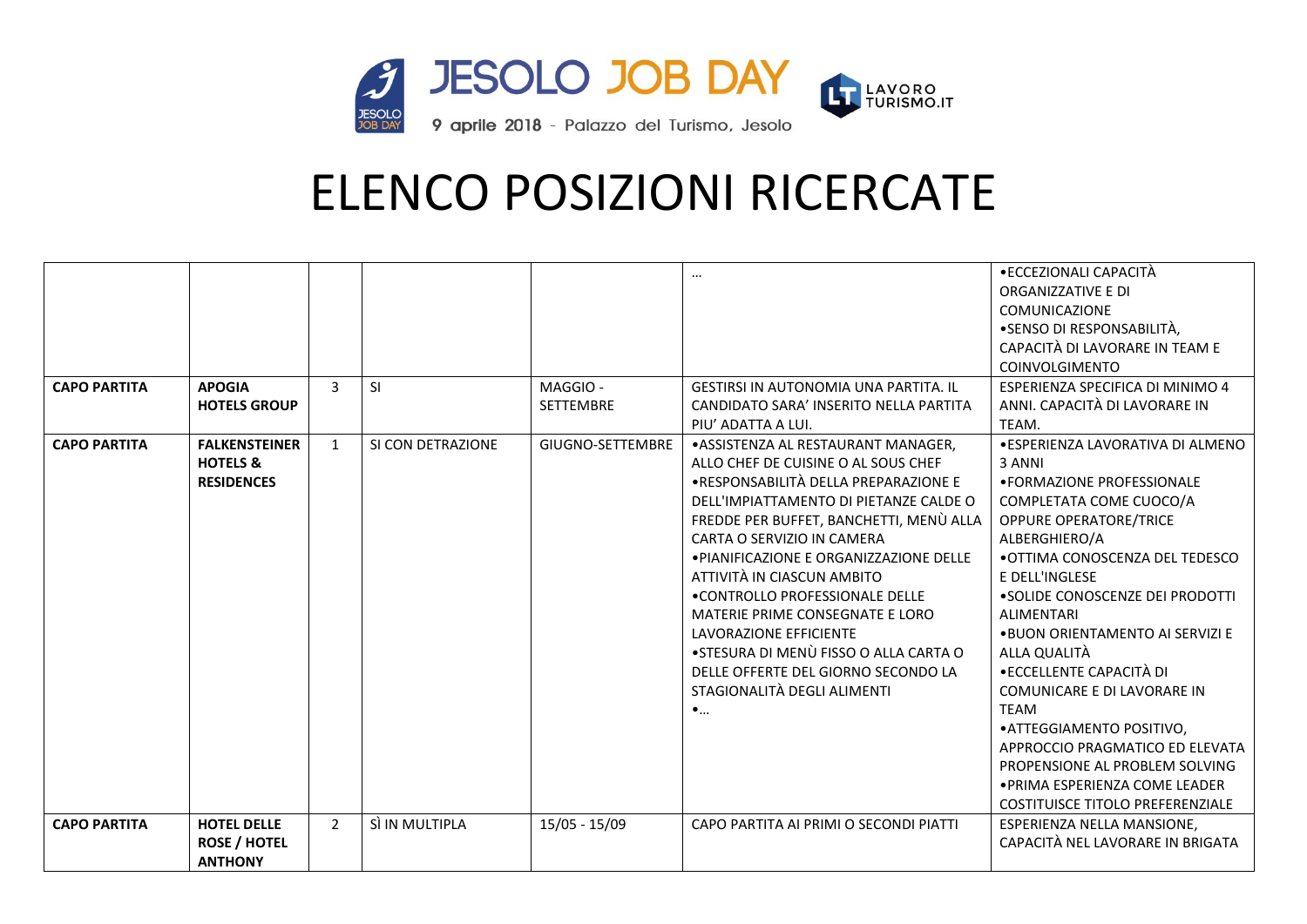

| <b>CAPO PARTITA</b><br><b>CAPO PARTITA</b><br><b>CAPO PARTITA AI</b><br><b>PRIMI PIATTI</b> | <b>TERMINI &amp;</b><br><b>RUHL BEACH</b><br><b>HOTELS &amp;</b><br><b>SUITES</b><br><b>HOTEL SOFIA</b><br><b>HOTEL GALLIA</b> | $\overline{2}$<br>1<br>$\mathbf{1}$ | A PAGAMENTO<br><b>SI</b><br>SI, CONDIVISO | MAGGIO-<br>SETTEMBRE<br>4 MESI. MAG/SETT<br>15/05-15/09/2019 | SIA AI PRIMI CHE AI SECONDI, IN BASE ALLE<br>PROPRIE CAPACITA'<br>PRIMI PIATTI<br>PREPARAZIONE PRIMI PIATTI PER IL SERVIZIO,<br>SIA DEL PRANZO, SIA SERALE                                                                                                                                                                                                                      | CERCHIAMO UNA FIGURA AUTONOMA<br>NELLA GESTIONE DELLA PROPRIA<br><b>PARTITA</b><br>ESPERIENZA<br>CONOSCENZA PREPARAZIONE PRIMI<br>PIATTI, AUTONOMIA NELLA<br>PREPARAZIONE DELLA LINEA.<br>SI RICHIEDE ATTITUDIONE AL LAVORO<br>DI SQUADRA, VELOCITA' E CAPACITA'                                                                                                                                                                                             |
|---------------------------------------------------------------------------------------------|--------------------------------------------------------------------------------------------------------------------------------|-------------------------------------|-------------------------------------------|--------------------------------------------------------------|---------------------------------------------------------------------------------------------------------------------------------------------------------------------------------------------------------------------------------------------------------------------------------------------------------------------------------------------------------------------------------|--------------------------------------------------------------------------------------------------------------------------------------------------------------------------------------------------------------------------------------------------------------------------------------------------------------------------------------------------------------------------------------------------------------------------------------------------------------|
| <b>CHEF DI CUCINA</b>                                                                       | <b>HOTEL</b><br><b>NAZIONALE</b>                                                                                               | $\mathbf{1}$                        | SI LIMITATO                               | MAGGIO /<br><b>SETTEMBRE</b>                                 | CHEF RESPONSABILE DI CUCINA.<br>COMPILAZIONE MENÙ, ACQUISTI,<br>PROPENSIONE AL LAVORO IN TEAM.<br>PASTICCERIA                                                                                                                                                                                                                                                                   | DI LAVORARE SOTTO PRESSIONE<br>CONOSCENZA DI MENÙ DI CARNE E<br>PESCE, CUCINA MEDITERRANEA,<br>PASTICCERIA, ESPERIENZA MINIMA DI<br>5 ANNI COME CHEF, LINGUA ITALIANA                                                                                                                                                                                                                                                                                        |
| <b>COMMIS DE RANG</b><br>- RISTORANTE                                                       | <b>FALKENSTEINER</b><br><b>HOTELS &amp;</b><br><b>RESIDENCES</b>                                                               | $\mathbf{1}$                        | SI CON DETRAZIONE                         | GIUGNO-SETTEMBRE                                             | • RESPONSABILITÀ DELLA COLLABORAZIONE<br>NEL COMPLESSO DELLE OPERAZIONI DI<br><b>SERVIZIO</b><br>.REALIZZAZIONE DELLA MISE EN PLACE E<br>DELLE OPERAZIONI DI APPARECCHIAMENTO E<br>PULIZIA NEL RISTORANTE<br>• CONTROLLO DELLA CORRETTEZZA E<br>COMPLETEZZA DELLE PIETANZE PRIMA DEL<br><b>SERVIZIO</b><br>• SERVIZIO PROFESSIONALE DI PIETANZE E<br><b>BEVANDE</b><br>$\cdots$ | · ESPERIENZA LAVORATIVA DI ALMENO<br>1 ANNO NEL CAMPO DEL SERVIZIO<br>• FORMAZIONE PROFESSIONALE<br><b>COMPLETATA NEL SETTORE</b><br>ALBERGHIERO/GASTRONOMICO<br>•OTTIMA CONOSCENZA DEL TEDESCO<br>E DELL'INGLESE; LA CONOSCENZA DI<br>ALTRE LINGUE COSTITUISCE TITOLO<br>PREFERENZIALE<br>• PRESENZA CURATA E DIMESTICHEZZA<br>• OTTIME MANIERE E PROPENSIONE AL<br>RAPPORTO CON GLI OSPITI<br>.BUON ORIENTAMENTO AI SERVIZI E<br>ALLA QUALITÀ<br>$\bullet$ |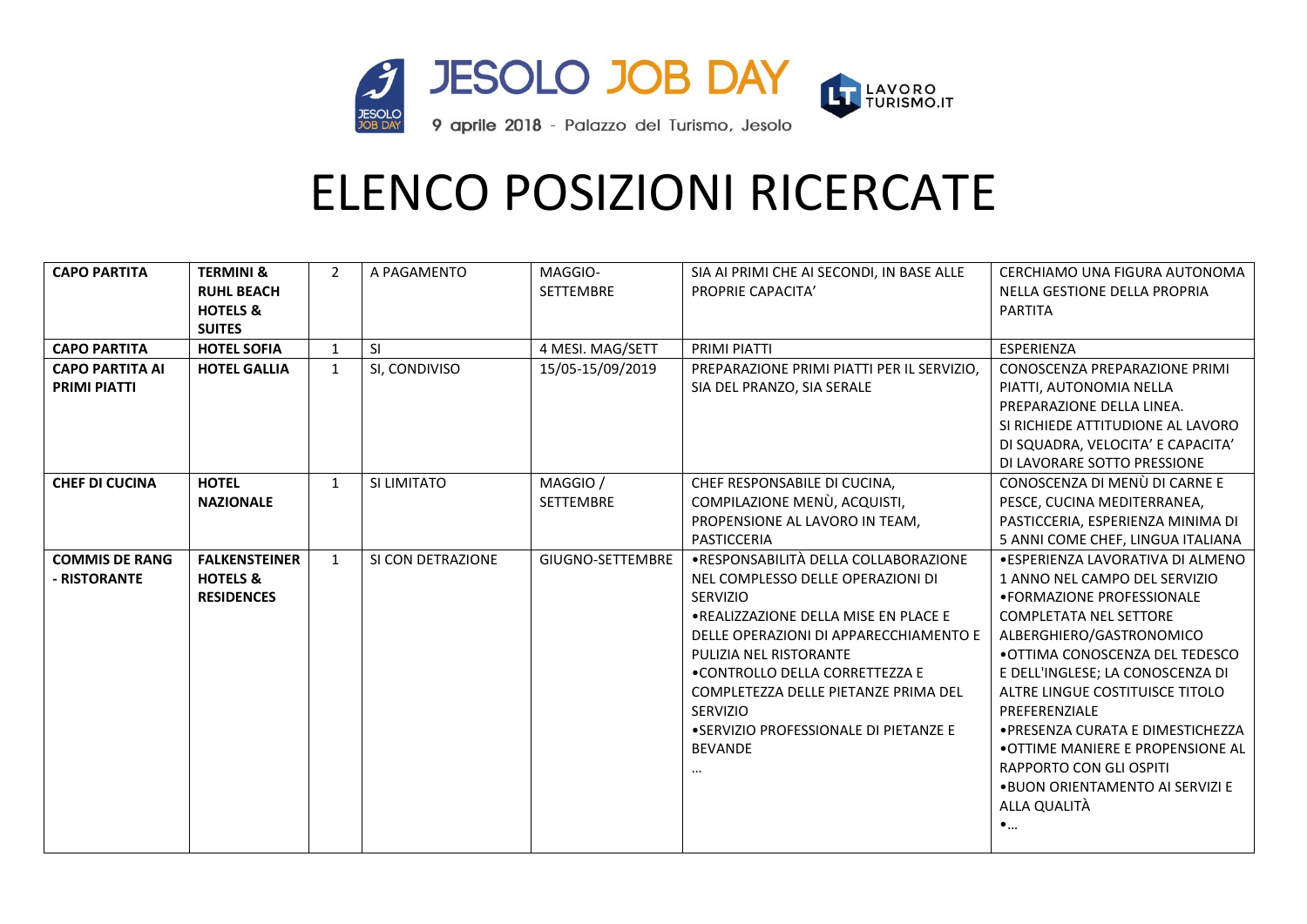

| <b>CUOCO</b>          | <b>HOTEL COPPE</b>   | $\mathbf{1}$   | <b>NO</b>                | 6 MESI           | PRIMI E SECONDI PIATTI - GESTIONE BUFFET | RICHIESTA ESPERIENZA DI ALMENO 5    |
|-----------------------|----------------------|----------------|--------------------------|------------------|------------------------------------------|-------------------------------------|
|                       |                      |                |                          |                  | PRIME COLAZIONI E CENA                   | ANNI. PREPARAZIONE DOLCI BASE.      |
| <b>CUOCO UNICO</b>    | <b>HOTEL EL</b>      | $\mathbf{1}$   | <b>SI</b>                | 15.05.2019       | <b>GESTIONE COMPLETA DELLA CUCINA.</b>   | ESPERIENZA IN HOTEL DI PARI LIVELLO |
|                       | <b>SALVADOR</b>      |                |                          | 15.09.2019       | PREPARAZIONE PRIMI, SECONDI, CONTORNI E  | A CARATTERE STAGIONALE.             |
|                       |                      |                |                          |                  | <b>BUFFET, GESTIONE DISPENSA.</b>        |                                     |
|                       |                      |                |                          |                  | PREDISPOSIZIONE MENU'.                   |                                     |
| <b>LAVAPIATTI</b>     | <b>HOTEL EL</b>      | $\mathbf{1}$   | <b>SI</b>                | 15.05.2019       | LAVAGGIO STOVIGLIE E PENTOLE             | <b>ESPERIENZA NEL SETTORE</b>       |
|                       | <b>SALVADOR</b>      |                |                          | 15.09.2019       |                                          |                                     |
| LAVAPIATTI /          | <b>HOTEL COPPE</b>   | $\mathbf{1}$   | <b>NO</b>                | 6 MESI           | <b>CUCINA E MANUTENZIONI VARIE</b>       | ESPERIENZA ALMENO 5 ANNI            |
| <b>MANUTENTORE</b>    |                      |                |                          |                  |                                          |                                     |
| LAVAPIATTI /          | <b>CAMPING SAN</b>   | $\mathbf{1}$   | <b>NO</b>                | 01/6             | PULIZIE LOCALI ED AIUTO IN CUCINA        | <b>BUONA VOLONTÀ!!!</b>             |
| <b>PULIZIE</b>        | <b>MARCO</b>         |                |                          | 31/8/19          |                                          |                                     |
| <b>PASTICCERE</b>     | <b>HOTEL GALLIA</b>  | $\mathbf{1}$   | SI, CONDIVISO            | 15/05-15/09/2019 | PREPARAZIONE DOLCI E PICCOLA             | CAPACITA' DI GESTIRE IN AUTONOMIA   |
|                       |                      |                |                          |                  | PASTICCERIA                              | IL REPARTO DOLCIARIO                |
|                       |                      |                |                          |                  |                                          |                                     |
| <b>REPARTO</b>        |                      |                |                          |                  |                                          |                                     |
| <b>SALA</b>           |                      |                |                          |                  |                                          |                                     |
|                       |                      |                |                          |                  |                                          |                                     |
| <b>CAMERIERA DI</b>   | <b>HOTEL ROMA</b>    | $\mathbf{1}$   | SI, FINO AD              | MAGGIO-          | SERVIZIO AL TAVOLO, RIORDINO DELLA SALA  | CAPACITÀ DI ORGANIZZAZIONE LA       |
| <b>SALA</b>           |                      |                | <b>ESAURIMENTO POSTI</b> | <b>SETTEMBRE</b> | DA PRANZO.                               | SALA, DIVISIONE DEI COMPITI DA      |
|                       |                      |                | LETTO DISPONIBILI        |                  |                                          | SVOLGERE E COORDINAMENTO DEI        |
|                       |                      |                |                          |                  |                                          | COLLEGHI.                           |
|                       |                      |                |                          |                  |                                          |                                     |
| <b>CAMERIERA SALA</b> | <b>HOTEL</b>         | $\mathbf{1}$   | <b>EVENTUAL-MENTE SÌ</b> | $01.04 - 06.10$  | CAMERIERE SALA CON RANGO ASSEGNATO.      | AUTONOMIA, PREFERIBILI BASI         |
|                       | <b>DOMINGO</b>       |                |                          |                  | <b>COLAZIONE PRANZO E CENA</b>           | <b>TEDESCO E INGLESE</b>            |
|                       |                      |                |                          |                  |                                          |                                     |
| <b>CAMERIERE</b>      | <b>TERMINI &amp;</b> | $\overline{4}$ | A PAGAMENTO              | MAGGIO-          | SERVIRE AI TAVOLI CON ORARIO 2 TURNI.    | RICHIESTA ESPERIENZA PREGRESSA DI   |
|                       | <b>RUHL BEACH</b>    |                |                          | <b>SETTEMBRE</b> |                                          | ALMENO 2 ANNI. PREFERIBILMENTE      |
|                       | <b>HOTELS &amp;</b>  |                |                          |                  |                                          | CON CONOSCENZA TEDESCO O            |
|                       | <b>SUITES</b>        |                |                          |                  |                                          | <b>INGLESE</b>                      |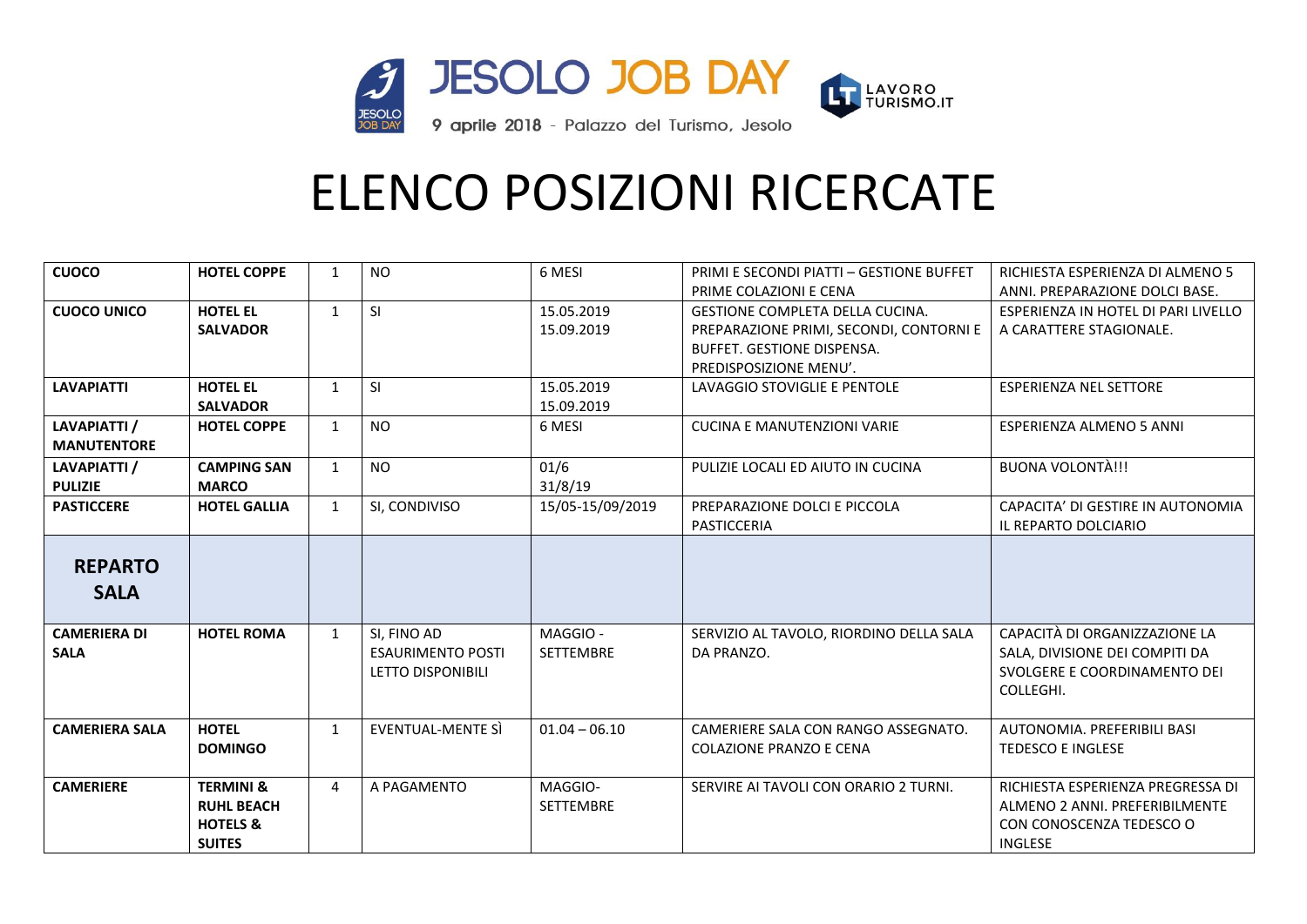

| <b>CAMERIERE DI</b> | <b>APOGIA</b>       | 4              | SI            | MAGGIO-          | SERVIZIO DI RISTORANTE CON CONTATTO        | COMPETENZE SPECIFICHE.               |
|---------------------|---------------------|----------------|---------------|------------------|--------------------------------------------|--------------------------------------|
| <b>SALA</b>         | <b>HOTELS GROUP</b> |                |               | <b>SETTEMBRE</b> | ALLA CLIENTELA.                            | CONOSCENZE DI BASE DELLA LINGUA      |
|                     |                     |                |               |                  |                                            | TEDESCA.                             |
| <b>CAMERIERE DI</b> | <b>HOTEL</b>        | $\overline{2}$ | <b>NO</b>     | APR - SETT       | DISPONIBILITÀ PER DOPPIO TURNO             | ESPERIENZA MINIMA 3-4 ANNI           |
| <b>SALA</b>         | <b>DELAVILLE E</b>  |                |               |                  | COLAZIONI - CENA E SERVIZIO PRANZO NEI     | LINGUA INGLESE, BUONA                |
|                     | <b>HOTEL SUEZ</b>   |                |               |                  | <b>WEEK END</b>                            | LINGUA TEDESCA, BUONA                |
|                     |                     |                |               |                  |                                            |                                      |
| <b>CAMERIERE DI</b> | <b>HOTEL EL</b>     | $\mathbf{1}$   | <sup>SI</sup> | 15.05.2019       | PREPARAZIONE SALA SERVIZIO AL TAVOLO E     | GENTILEZZA, PULIZIA, DISPONIBILITA'  |
| <b>SALA</b>         | <b>SALVADOR</b>     |                |               | 15.09.2019       | <b>GESTIONE BEVANDE</b>                    | E SERIETA'                           |
| <b>CAMERIERE DI</b> | <b>HOTEL GALLIA</b> | $\mathbf{1}$   | SI, CONDIVISO | 15/05-15/09/2019 | SERVIZIO AL TAVOLO, PREPARAZIONE SALA E    | TEDESCO, INGLESE SUFFICIENTI PER IL  |
| <b>SALA</b>         |                     |                |               |                  | <b>BUFFET</b>                              | SERVIZIO.                            |
| <b>CAMERIERE DI</b> | <b>HOTEL</b>        | $\mathbf{1}$   | SI LIMITATO   | MAGGIO SETTEMBRE | CHEF DE RANGE, SERVIZIO COLAZIONI          | CAPACITÀ DI GESTIONE DEL RANGO,      |
| <b>SALA</b>         | <b>NAZIONALE</b>    |                |               |                  | MATTINO. PREPARAZIONE DEL BUFFET DI        | CAPACITA DI LAVORO IN TEAM.          |
|                     |                     |                |               |                  | ANTIPASTI CALDI E FREDDI, PREPARAZIONE     | ESPERIENZA MINIMA DI ANNI 3.         |
|                     |                     |                |               |                  | SALA, SERVIZIO AI TAVOLI ALL'ITALIANA      | CONOSCENZE DELLA LINGUA TEDESCA      |
|                     |                     |                |               |                  |                                            | E INGLESE                            |
| <b>CAMERIERE DI</b> | <b>HOTEL PLAZA</b>  | $\mathbf{3}$   | SI/MEGLIO NO  | MAGGIO /         | ACCOGLIENZA CLIENTI, SERVIZIO AI TAVOLI,   | TEDESCO, ITALIANO.                   |
| <b>SALA</b>         | <b>ESPLANADE</b>    |                |               | SETTEMBRE 2019   | PREPARAZIONE SALA.                         | ESPERIENZA MINIMO 1 ANNO.            |
| <b>CAMERIERA DI</b> | <b>HOTEL SOFIA</b>  | $\mathbf{3}$   | <b>SI</b>     | $5/3$ MESI       |                                            | <b>ESPERIENZA</b>                    |
| <b>SALA</b>         |                     |                |               | APR/OTT          |                                            | <b>LINGUE</b>                        |
| <b>CAMERIERE DI</b> | <b>HOTEL VILLA</b>  | 4              | <b>SI</b>     | INDIC. MAGGIO-   | ACCOGLIENZA E SISTEMAZIONE CLIENTI,        | MIN. ESPERIENZA 3 ANNI TEDESCO -     |
| <b>SALA</b>         | <b>SORRISO</b>      |                |               | <b>SETTEMBRE</b> | OLTRE AL SERVIZIO IN SÈ                    | INGLESE:                             |
|                     |                     |                |               |                  |                                            | <b>CONOSCENZE BASILARI RICHIESTE</b> |
|                     |                     |                |               |                  |                                            | <b>DALLA QUALIFICA</b>               |
| <b>CAMERIERE DI</b> | <b>HOTEL</b>        | $\overline{2}$ | <b>NO</b>     | MAGGIO-          | CERCHIAMO UNA CAMERIERA DI SALA E BAR,     | NECESSARIA ESPERIENZA RECENTE DI     |
| <b>SALA E BAR</b>   | <b>SOUVENIR</b>     |                |               | <b>SETTEMBRE</b> | IN GRADO DI LAVORARE IN BRIGATA, DI        | ALMENO 3/4 STAGIONI, GRADITA         |
|                     |                     |                |               |                  | SEGUIRE I CLIENTI NEL SERVIZIO DI PRANZO E | CONOSCENZA TEDESCO                   |
|                     |                     |                |               |                  | CENA E NELLE NORMALI MANSIONI DI SALA E    |                                      |
|                     |                     |                |               |                  | <b>BAR</b>                                 |                                      |
|                     |                     |                |               |                  |                                            |                                      |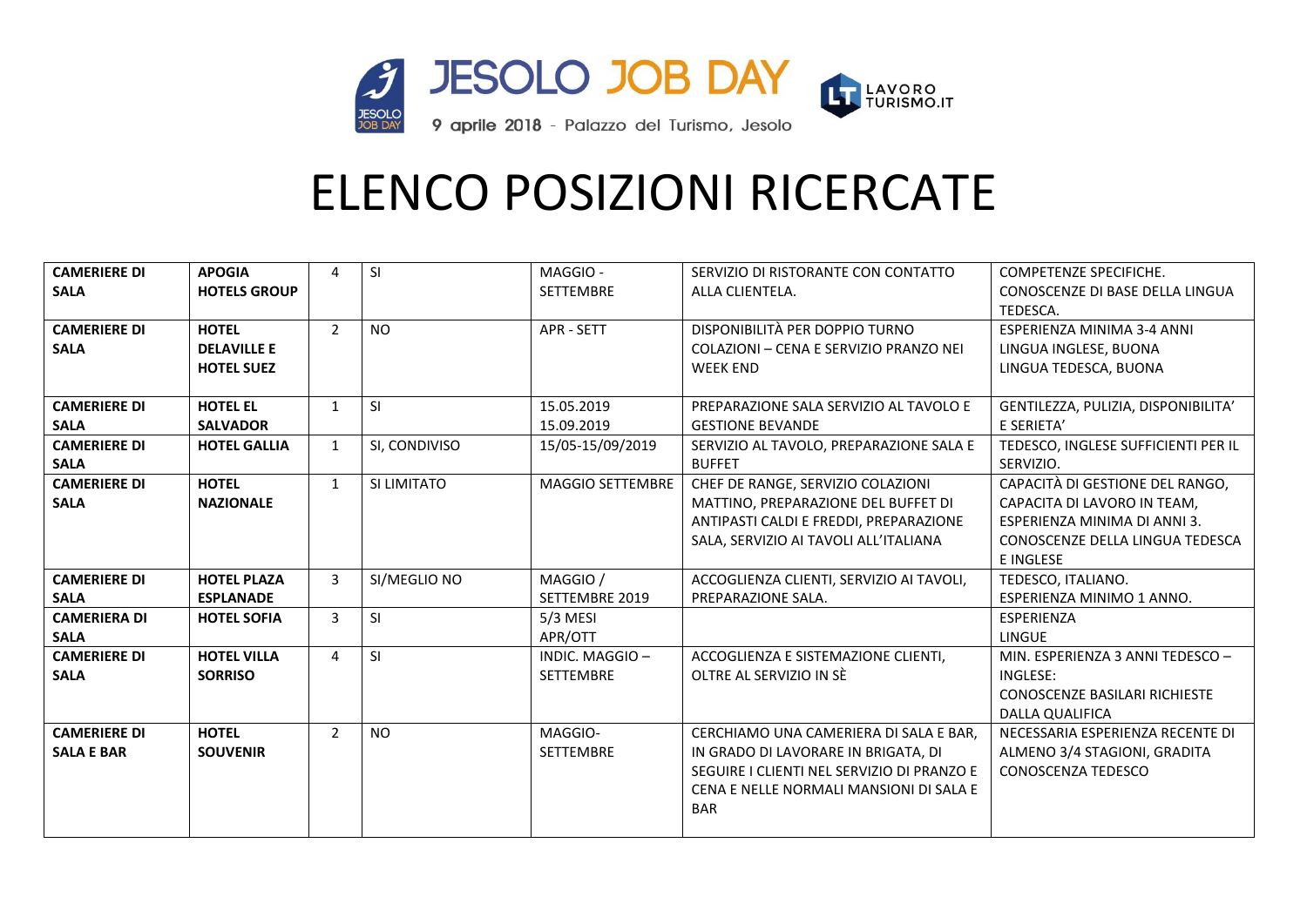

| <b>CAMERIERE SALA</b> | <b>HOTEL COPPE</b>      | $\overline{2}$ | <b>NO</b>           | 6 MESI            | SERVIZIO AI TAVOLI E GESTIONE BUFFET     | RICHIESTA CONOSCENZA VINI E      |
|-----------------------|-------------------------|----------------|---------------------|-------------------|------------------------------------------|----------------------------------|
|                       |                         |                |                     |                   |                                          | <b>CONOSCENZA LINGUE</b>         |
|                       |                         |                |                     |                   |                                          | INGLESE/TEDESCO                  |
| <b>CAMERIERE SALA</b> | <b>VILLA GESTIONI</b>   | 6              | <b>SI</b>           | 15 MAGGIO - 15    | 3 SERVIZI (COLAZIONE E PRANZO A BUFFET + | ESPERIENZA DI ALMENO 3 ANNI IN   |
|                       | -ELPIRO GROUP           |                |                     | <b>SETTEMBRE</b>  | CENA IMPIATTATA CON RANGO PROPRIO IN     | POSIZIONE DI CHEF DE RANG.       |
|                       | <b>HOTELS</b>           |                |                     |                   | SALA RISTORANTE).                        | FLESSIBILITÀ, BUONA CAPACITÀ     |
|                       |                         |                |                     |                   | POSSIBILITÀ DI FUORI LUNCH E 1 GIORNO DI | RELAZIONALE, PASSIONE PER LA     |
|                       |                         |                |                     |                   | RIPOSO A SETTIMANA.                      | RISTORAZIONE E I VINI, MINIMA    |
|                       |                         |                |                     |                   |                                          | CONOSCENZA DEL TEDESCO E         |
|                       |                         |                |                     |                   |                                          | DELL'INGLESE.                    |
|                       |                         |                |                     |                   |                                          |                                  |
| <b>CAMERIERE SALA</b> | <b>WALLY HOTEL</b>      | $\overline{2}$ | PREFERIBIL-MENTE NO | FINE MAGGIO PRIMI | SERVIZIO SALA, COLAZIONE, PRANZO E CENA. | CONOSCENZA LINGUA TEDESCA,       |
|                       |                         |                |                     | DI SETTEMBRE      |                                          | INGLESE, SE POSSIBILE ALMENO UNA |
|                       |                         |                |                     |                   |                                          | STAGIONE GIÀ SVOLTA.             |
| <b>CAMERIERE</b>      | <b>PARK HOTEL</b>       | $\overline{2}$ | PREFERIBIL-MENTE    | $MAGGIO -$        | - SERVIZIO SALA: COLAZIONE - PRANZO -    | ESPERENZIA DI ALMENO 2 ANNI      |
| <b>SALA/BAR</b>       | <b>ERMITAGE</b>         |                | <b>NO</b>           | SETTEMBRE         | CENA.                                    |                                  |
|                       | <b>RESORT &amp; SPA</b> |                |                     |                   | - 1 GIORNO DI RIPOSO A SETTIMANA.        | <b>LINGUE STRANIERE:</b>         |
|                       |                         |                |                     |                   |                                          | SE POSSIBILE CONOSCENZA BASE     |
|                       |                         |                |                     |                   |                                          | <b>TEDESCO E INGLESE</b>         |
| <b>CHEF DE RANG</b>   | <b>HOTEL DELLE</b>      | $\mathbf{3}$   | SÌ IN MULTIPLA      | $25/05 -$         | <b>GESTIONE DEL RANGO IN AUTONOMIA</b>   | ESPERIENZA NELLA MANSIONE.       |
|                       | <b>ROSE / HOTEL</b>     |                |                     | 07/09             |                                          | CONOSCENZA BASE DEL TEDESCO      |
|                       | <b>ANTHONY</b>          |                |                     |                   |                                          |                                  |
| <b>CHEF DE RANG</b>   | <b>MENAZZA</b>          | $\overline{2}$ | <b>SI</b>           | 1/05-30/09        | RESPONSABILE DI UN DETERMINATO RANGO     | ESPERIENZA PREGRESSA NELLA       |
|                       | <b>HOTELS GROUP</b>     |                |                     |                   | DELLA SALA, ATTENZIONE E CURA PER        | MANSIONE, CONOSCENZA             |
|                       | <b>JESOLO</b>           |                |                     |                   | L'OSPITE                                 | LINGUISTICA INGLESE E            |
|                       |                         |                |                     |                   |                                          | PREFERIBILMENTE TEDESCO          |
| <b>CHEF DE RANG -</b> | <b>FALKENSTEINER</b>    | $\mathbf{1}$   | SI CON DETRAZIONE   | MAGGIO-           | ·RESPONSABILITÀ DELLA CURA DEGLI OSPITI  | • ESPERIENZA LAVORATIVA          |
| <b>RISTORANTE</b>     | <b>HOTELS &amp;</b>     |                |                     | <b>SETTEMBRE</b>  | NEL RISTORANTE E NEL BAR                 | PLURIENNALE NEL SETTORE          |
|                       | <b>RESIDENCES</b>       |                |                     |                   | • GARANZIA DI UNO SVOLGIMENTO            | ALBERGHIERO E DELLA RISTORAZIONE |
|                       |                         |                |                     |                   | OTTIMALE DEL SERVIZIO                    | DI ALTO LIVELLO                  |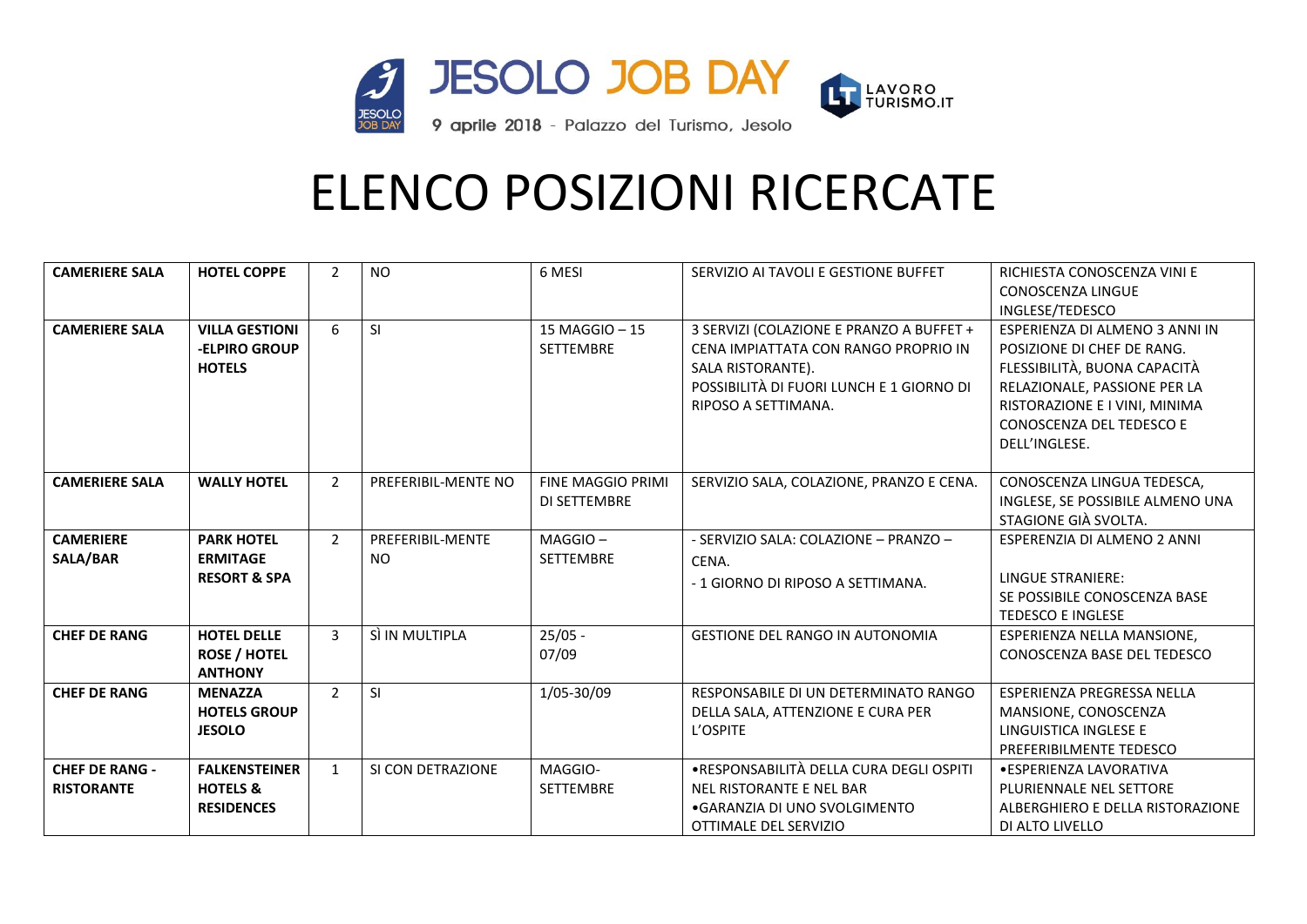

|                       |                     |                |                |                  | •RESPONSABILITÀ DELL'ISTRUZIONE E DEL      | • FORMAZIONE PROFESSIONALE        |
|-----------------------|---------------------|----------------|----------------|------------------|--------------------------------------------|-----------------------------------|
|                       |                     |                |                |                  | CONTROLLO DEI COLLABORATORI IN SERVIZIO    | <b>COMPLETATA NEL SETTORE</b>     |
|                       |                     |                |                |                  | E DEGLI APPRENDISTI NEL RISTORANTE         | ALBERGHIERO/DELLA RISTORAZIONE    |
|                       |                     |                |                |                  | $\bullet$                                  | .OTTIMA CONOSCENZA DEL TEDESCO    |
|                       |                     |                |                |                  |                                            | E DELL'INGLESE; LA CONOSCENZA DI  |
|                       |                     |                |                |                  |                                            | ALTRE LINGUE COSTITUISCE TITOLO   |
|                       |                     |                |                |                  |                                            | PREFERENZIALE                     |
|                       |                     |                |                |                  |                                            | •COMPETENZE ORGANIZZATIVE,        |
|                       |                     |                |                |                  |                                            | CAPACITÀ DI LAVORARE IN TEAM E    |
|                       |                     |                |                |                  |                                            | CARATTERISTICHE DI LEADERSHIP     |
|                       |                     |                |                |                  |                                            | • ECCEZIONALI CONOSCENZE VINICOLE |
|                       |                     |                |                |                  |                                            | (A LIVELLO NAZIONALE E            |
|                       |                     |                |                |                  |                                            | INTERNAZIONALE)                   |
|                       |                     |                |                |                  |                                            | • AMBIZIONE, PROPENSIONE AL       |
|                       |                     |                |                |                  |                                            | CONTATTO UMANO E MOTIVAZIONE      |
|                       |                     |                |                |                  |                                            | $\bullet$                         |
| <b>MAITRE D'HOTEL</b> | <b>HOTEL DELLE</b>  | $\overline{2}$ | SÌ IN MULTIPLA | MAGGIO-          | ORGANIZZAZIONE SERVIZI RISTORANTE,         | ESPERIENZA, COMPETENZA NEL        |
|                       | <b>ROSE / HOTEL</b> |                |                | <b>SETTEMBRE</b> | COLAZIONE, PRANZO E CENA.                  | RUOLO, CAPACITÀ ORGANIZZATIVA,    |
|                       | <b>ANTHONY</b>      |                |                |                  | <b>GESTIONE PERSONALE E COLLABORAZIONE</b> | BUONA CONOSCENZA DEL TEDESCO E    |
|                       |                     |                |                |                  | <b>CON I REPARTI</b>                       | <b>INGLESE</b>                    |
|                       |                     |                |                |                  |                                            |                                   |
| <b>REPARTO</b>        |                     |                |                |                  |                                            |                                   |
| <b>RICEVIMENTO</b>    |                     |                |                |                  |                                            |                                   |
|                       |                     |                |                |                  |                                            |                                   |
| <b>FRONT OFFICE</b>   | <b>MENAZZA</b>      | $\overline{2}$ | SI             | 1/05-25/09       | ACCOGLIENZA OSPITE,                        | ESPERIENZA PREGRESSA CON LA       |
| <b>MANAGER</b>        | <b>HOTELS GROUP</b> |                |                |                  | <b>GESTIONE OSPITE IN HOTEL,</b>           | STESSA MANSIONE DA ALMENO 2       |
|                       | <b>JESOLO</b>       |                |                |                  | COORDINAMENTO DEI COLLEGHI E DEI           | ANNI,                             |
|                       |                     |                |                |                  | <b>REPARTI</b>                             | CONOSCENZA TEDESCO-INGLESE        |
|                       |                     |                |                |                  |                                            |                                   |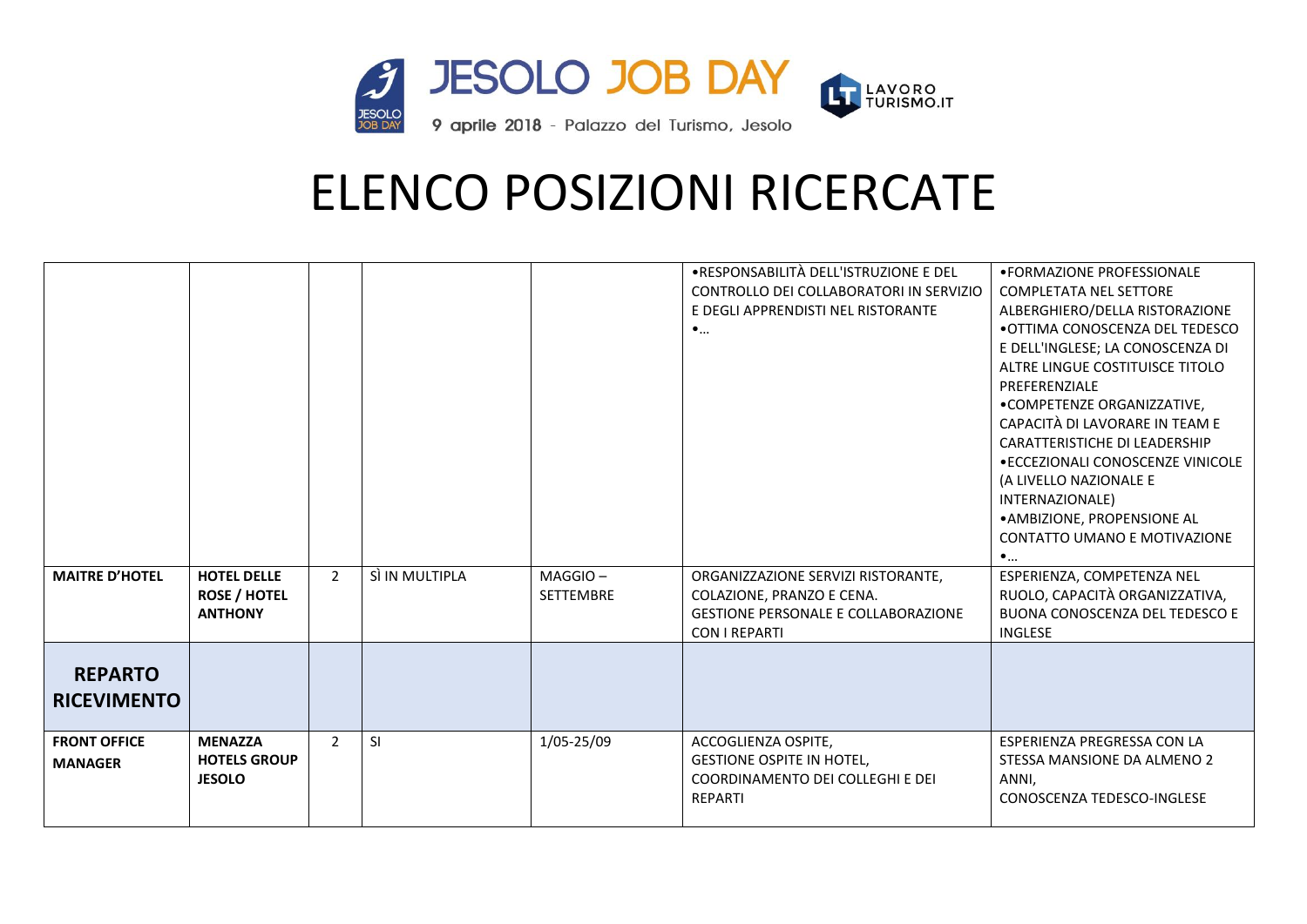

| <b>PORTIERE</b><br><b>NOTTURNO</b>           | <b>HOTEL</b><br><b>NAZIONALE</b>                                 | $\mathbf{1}$   | <b>NO</b>         |                              |                                                                                                                                                                                             | CONOSCENZA LINGUE INGLESE E<br>TEDESCO, CONOSCENZA E CAPACITÀ<br>DI UTILIZZO PC                                                                             |
|----------------------------------------------|------------------------------------------------------------------|----------------|-------------------|------------------------------|---------------------------------------------------------------------------------------------------------------------------------------------------------------------------------------------|-------------------------------------------------------------------------------------------------------------------------------------------------------------|
| <b>PORTIERE</b><br><b>NOTTURNO</b>           | <b>HOTEL COPPE</b>                                               | $\mathbf{1}$   | <b>NO</b>         | 6 MESI                       | ADDETTO ALLA PORTINERIA NOTTURNO                                                                                                                                                            | RICHIESTA CONOSCENZA LINGUE<br>TEDESCO E INGLESE - USO COMPUTER                                                                                             |
| <b>PORTIERE</b><br><b>NOTTURNO</b>           | <b>HOTEL GALLIA</b>                                              | $\mathbf{1}$   | <b>NO</b>         | 15/05-15/09/2019             | MANSIONI DI BASE DI RICEVIMENTO E<br>ACCOGLIENZA, CONTROLLO DELLA<br>STRUTTURA NELL'ORARIO NOTTURNO.<br>ALLESTIMENTO SALA COLAZIONI AL MATTINO<br><b>PRESTO</b>                             | INGLESE DISCRETO OBBLIGATORIO,<br>DIMESTICHEZZA NELL'UTILIZZO DEL<br><b>COMPUTER</b>                                                                        |
| <b>PORTIERE</b><br><b>NOTTURNO</b>           | <b>MENAZZA</b><br><b>HOTELS GROUP</b><br><b>JESOLO</b>           | $\mathbf{1}$   | <b>SI</b>         | 18/05 - 30/09                | ADDETTO AL PORTIERATO NOTTURNO,<br>GESTIONE OSPITI INTERNI ALLA STRUTTURA,<br>SORVEGLIANZA                                                                                                  | ESPERIENZA PREGRESSA NELLA STESSA<br>MANSIONE,<br>PROBLEM SOLVING                                                                                           |
| <b>RECEPTIONIST /</b><br><b>FRONT OFFICE</b> | <b>HOTEL</b><br><b>DOMINGO</b>                                   | $\mathbf{1}$   | EVENTUAL-MENTE SI | $15.05 - 30.09$              | FRONT OFFICE. TURNO UNICO.                                                                                                                                                                  | LINGUE FLUENTI.<br>EMPATIA. PREDISPOSIZIONE<br>ALL'ASCOLTO E ALLA CURA DEL<br>CLIENTE. CONOSCENZA DEI SOCIAL.<br>PROPOSITIVITÀ E INVENTIVITÀ                |
| <b>RECEPTIONIST</b>                          | <b>APOGIA</b><br><b>HOTELS GROUP</b>                             | 6              | SI                | MAGGIO -<br><b>SETTEMBRE</b> | CHECK IN-CHECK OUT - GESTIONE CASSA -<br><b>FATTURE</b>                                                                                                                                     | CONOSCENZA LINGUA TEDESCA                                                                                                                                   |
| <b>RECEPTIONIST</b>                          | <b>CAMPING SAN</b><br><b>MARCO</b>                               | $\overline{2}$ | <b>NO</b>         | 11/05<br>15/9/19             | ADDETTA/O RICEVIMENTO<br>E PRENOTAZIONI                                                                                                                                                     | <b>CONOSCENZA DELLE LINGUE:</b><br>ITALIANO, TEDESCO ED INGLESE<br>SIA SCRITTO CHE PARLATO                                                                  |
| <b>RECEPTIONIST</b>                          | <b>FALKENSTEINER</b><br><b>HOTELS &amp;</b><br><b>RESIDENCES</b> | $\mathbf{1}$   | SI CON DETRAZIONE | MAGGIO-<br><b>SETTEMBRE</b>  | .GARANZIA DELLO SVOLGIMENTO SENZA<br>INTOPPI DELLE ATTIVITÀ QUOTIDIANE DEL<br><b>FRONT OFFICE</b><br>.DISBRIGO DI TUTTI I COMPITI<br>AMMINISTRATIVI ED ELABORAZIONE DELLA<br>CORRISPONDENZA | · ESPERIENZA LAVORATIVA DI ALMENO<br>2-3 ANNI NELL'AMBITO DEL FRONT<br>OFFICE<br>• FORMAZIONE PROFESSIONALE<br><b>COMPLETATA NEL SETTORE</b><br>ALBERGHIERO |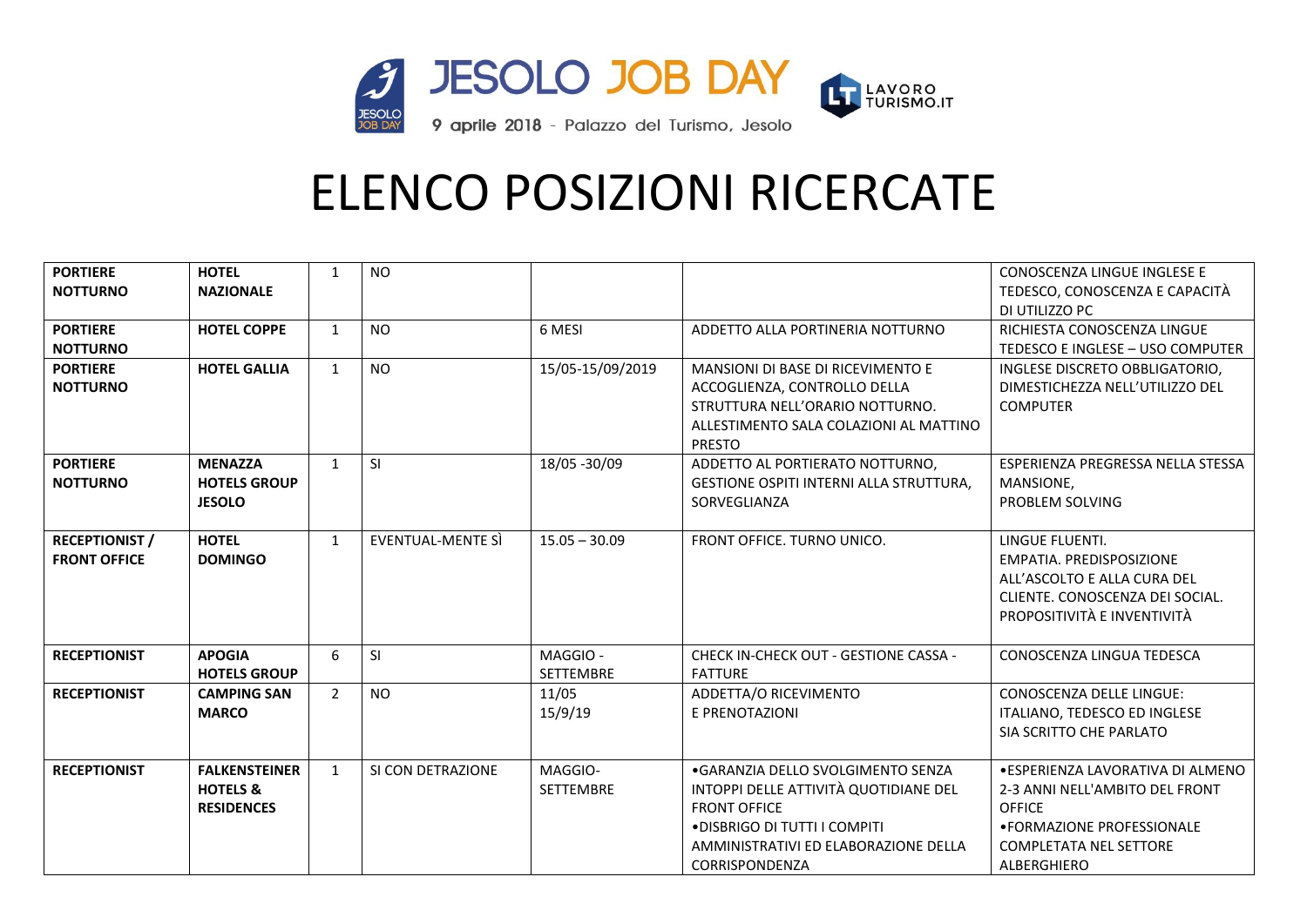

|                     |                                                                     |                |           |                                       | .RICEVIMENTO E CURA DEGLI OSPITI (CHECK-<br>IN E CHECK-OUT)<br>• ASSISTENZA A MISURA DI OSPITE PER LA<br>SODDISFAZIONE DEI SUOI BISOGNI E<br><b>GESTIONE DEI RECLAMI</b><br> | • ECCELLENTE COMUNICAZIONE,<br>ATTEGGIAMENTO CONVINCENTE E<br>PERSUASIVO<br>• OTTIMA CONOSCENZA SCRITTA E<br>ORALE DEL TEDESCO, DELL'INGLESE E<br>PREFERIBILMENTE DELLA LINGUA<br>RUSSA; LA CONOSCENZA DI ALTRE<br>LINGUE COSTITUISCE TITOLO<br>PREFERENZIALE<br>.BUONA CONOSCENZA DI MICROSOFT<br>OFFICE E DI PROTEL |
|---------------------|---------------------------------------------------------------------|----------------|-----------|---------------------------------------|------------------------------------------------------------------------------------------------------------------------------------------------------------------------------|-----------------------------------------------------------------------------------------------------------------------------------------------------------------------------------------------------------------------------------------------------------------------------------------------------------------------|
| <b>RECEPTIONIST</b> | <b>HOTEL CA' DI</b><br>VALLE /<br><b>CAVALLINO</b><br><b>BIANCO</b> | $\overline{2}$ | <b>NO</b> | 15.05-15.09.2019                      | LAVORO AD ORARIO CONTINUATO CON<br>TURNO MATTINA O POMERIGGIO/SERA A<br><b>SETTIMANE ALTERNE</b>                                                                             | LAVORO DI RICEVIMENTO,<br>ACCOMPAGNARE OSPITE,<br>REGISTRAZIONE OSPITI,<br>COMPILAZIONE LISTE SALA/CUCINA E<br>LISTE CAMERIERE AI PIANI,<br>PREPARAZIONE MENÙ. RICHIESTA<br>ALMENO UNA LINGUA STRANIERA A<br>LIVELLO BUONO TRA TEDESCO ED<br><b>INGLESE</b>                                                           |
| <b>RECEPTIONIST</b> | <b>HOTEL COPPE</b>                                                  | $\overline{2}$ | <b>NO</b> | 6 MESI                                | <b>FRONT OFFICE AND BACK OFFICE</b>                                                                                                                                          | RICHIESTA CONOSCENZA LINGUA<br>TEDESCO E INGLESE / RUSSO                                                                                                                                                                                                                                                              |
| <b>RECEPTIONIST</b> | <b>HOTEL</b><br><b>CRISTINA</b>                                     | 1              | <b>NO</b> | DAL 15.04.2019 AL<br>15.10.2019 CIRCA | ACCOGLIENZA CLIENTI, CHECK-IN, CHECK-OUT<br>E CASSA, PRENOTAZIONI                                                                                                            | NON ALLA PRIMA ESPERIENZA,<br>MADRELINGUA ITALIANO,<br>CONOSCENZA LINGUA TEDESCA,<br>CONOSCENZA LINGUA INGLESE,<br>USO PC                                                                                                                                                                                             |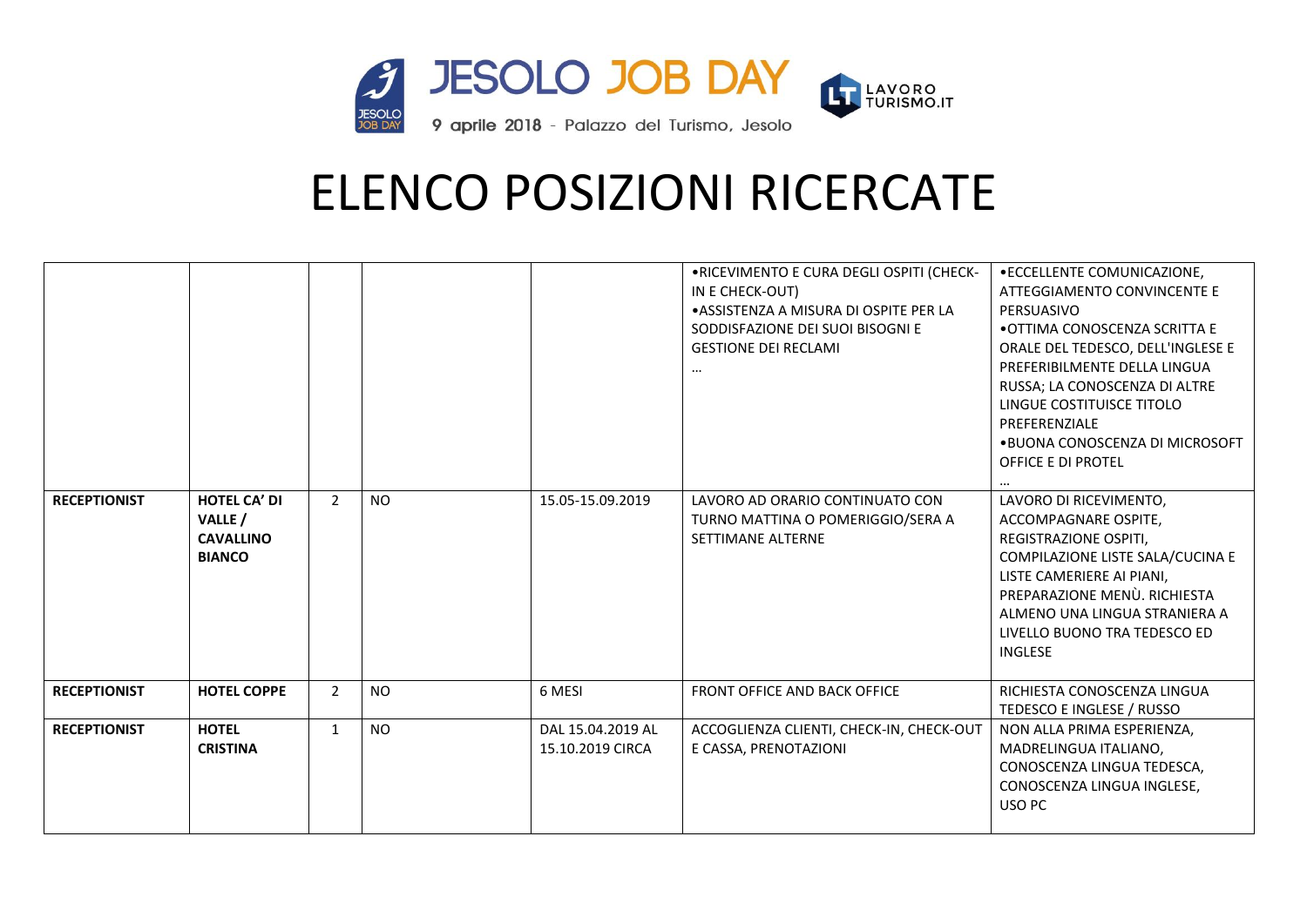

| <b>RECEPTIONIST</b> | <b>HOTEL</b>        | $\overline{2}$ | <b>NO</b>                | MAG - SETT       | <b>MANSIONI DI FRONT OFFICE CON</b>      | ESPERIENZA MINIMA 2-3 ANNI        |
|---------------------|---------------------|----------------|--------------------------|------------------|------------------------------------------|-----------------------------------|
|                     | <b>DELAVILLE E</b>  |                |                          |                  | SUFFICIENTE CONOSCENZA SOCIAL MEDIA.     | LINGUA INGLESE, BUONA             |
|                     | <b>HOTEL SUEZ</b>   |                |                          |                  | OTA, USO GESTIONALI ALBERGHIERI          | LINGUA TEDESCA, BUONA             |
| <b>RECEPTIONIST</b> | <b>HOTEL DELLE</b>  | $\overline{3}$ | SÌ IN MULTIPLA           | $15/05 - 15/09$  | ATTETTA AL RICEVIMENTO- CASSA-CHECK IN   | ESPERIENZA NELLA MANSIONE DI      |
|                     | <b>ROSE / HOTEL</b> |                | SE SINGOLA A             |                  | <b>CHACK OUT</b>                         | ALMENO DUE STAGIONI.              |
|                     | <b>ANTHONY</b>      |                | PAGAMENTO                |                  | PRENOTAZIONI-CORRISPONDENZA-CURA         | CONOSCENZA OTTIMA DEL TEDESCO,    |
|                     |                     |                |                          |                  | DELL'OSPITE                              | <b>BELLA PRESENZA E SORRISO</b>   |
| <b>RECEPTIONIST</b> | <b>HOTEL EL</b>     | $\mathbf{1}$   | <b>SI</b>                | 15.05.2019       | ADDETTO AL RICEVIMENTO CON MANSIONE      | SI RICHIEDE ESPERIENZA MATURATA   |
|                     | <b>SALVADOR</b>     |                |                          | 15.09.2019       | DI CHECK IN, CHECK OUT CORRISPONDENZA E  | NEL SETTORE CONOSCENZA DELLA      |
|                     |                     |                |                          |                  | <b>ASSISTENZA CLIENTI</b>                | LINGUA TEDESCA E INGLESE          |
| <b>RECEPTIONIST</b> | <b>HOTEL GALLIA</b> | $\mathbf{1}$   | SI, CONDIVISO            | 15/05-15/09/2019 | ACCOGLIENZA OSPITI, BOOKING              | OTTIME CONOSCENZE LINGUISTICHE    |
|                     |                     |                |                          |                  | (TELEFONICO, MAIL, OTA, AGENZIE),        | (INGLESE E TEDESCO OBBLIGATORI) E |
|                     |                     |                |                          |                  | MANSIONI DI CONTABILITA' BASE, CHECK     | DELL' UTILIZZO PC.                |
|                     |                     |                |                          |                  | OUT, MANSIONI DI CONCIERGE               |                                   |
| <b>RECEPTIONIST</b> | <b>HOTEL</b>        | $\overline{2}$ | SI LIMITATO              | METÀ APRILE FINE | FRONT OFFICE, BACK OFFICE, MARKETING,    | CONOSCENZE PC, GESTIONALI,        |
|                     | <b>NAZIONALE</b>    |                |                          | <b>SETTEMBRE</b> | SOCIAL MEDIA, CASSA, CONTABILITÀ         | CHANNEL MANAGER, BOOKING          |
|                     |                     |                |                          |                  | ORDINARIA                                | ENGINEE, MARKETING, SOCIAL        |
|                     |                     |                |                          |                  |                                          | (FACEBOOK, INSTAGRAM ETC).        |
|                     |                     |                |                          |                  |                                          | ESPERIENZA MINIMA DI 3 ANNI,      |
|                     |                     |                |                          |                  |                                          | CONOSCENZE BUONE DELLA LINGUA     |
|                     |                     |                |                          |                  |                                          | INGLESE E TEDESCO, SCRITTO E      |
|                     |                     |                |                          |                  |                                          | <b>PARLATO</b>                    |
| <b>RECEPTIONIST</b> | <b>HOTEL PLAZA</b>  | $\overline{2}$ | SI/MEGLIO NO             | MAGGIO /         | CHECK-IN E OUT,                          | TEDESCO E INGLESE.                |
|                     | <b>ESPLANADE</b>    |                |                          | SETTEMBRE 2019   | <b>INCASSO CONTI,</b>                    | ESPERIENZA MINIMO 1 ANNO.         |
|                     |                     |                |                          |                  | <b>GESTIONE RECLAMI.</b>                 |                                   |
|                     |                     |                |                          |                  |                                          |                                   |
| <b>RECEPTIONIST</b> | <b>HOTEL ROMA</b>   | $\mathbf{1}$   | SÌ, FINO AD              | MAGGIO-          | LE MANSIONI DA SVOLGERE:                 | RICERCHIAMO UNA FIGURA CHE SIA IN |
|                     |                     |                | <b>ESAURIMENTO POSTI</b> | <b>SETTEMBRE</b> | CHECK IN, INFORMARE IL CLIENTE, SEGUIRE  | <b>GRADO DI LAVORARE</b>          |
|                     |                     |                | LETTO DISPONIBILI        |                  | LE RICHIESTE DEL CLIENTE, CORRISPONDENZA | AUTONOMAMENTE, NON È RICHIESTA    |
|                     |                     |                |                          |                  | <b>EMAIL E TELEFONICA.</b>               | GRANDE ESPERIENZA, CONOSCENZA     |
|                     |                     |                |                          |                  |                                          | DELLA LINGUA INGLESE E TEDESCA.   |
|                     |                     |                |                          |                  |                                          |                                   |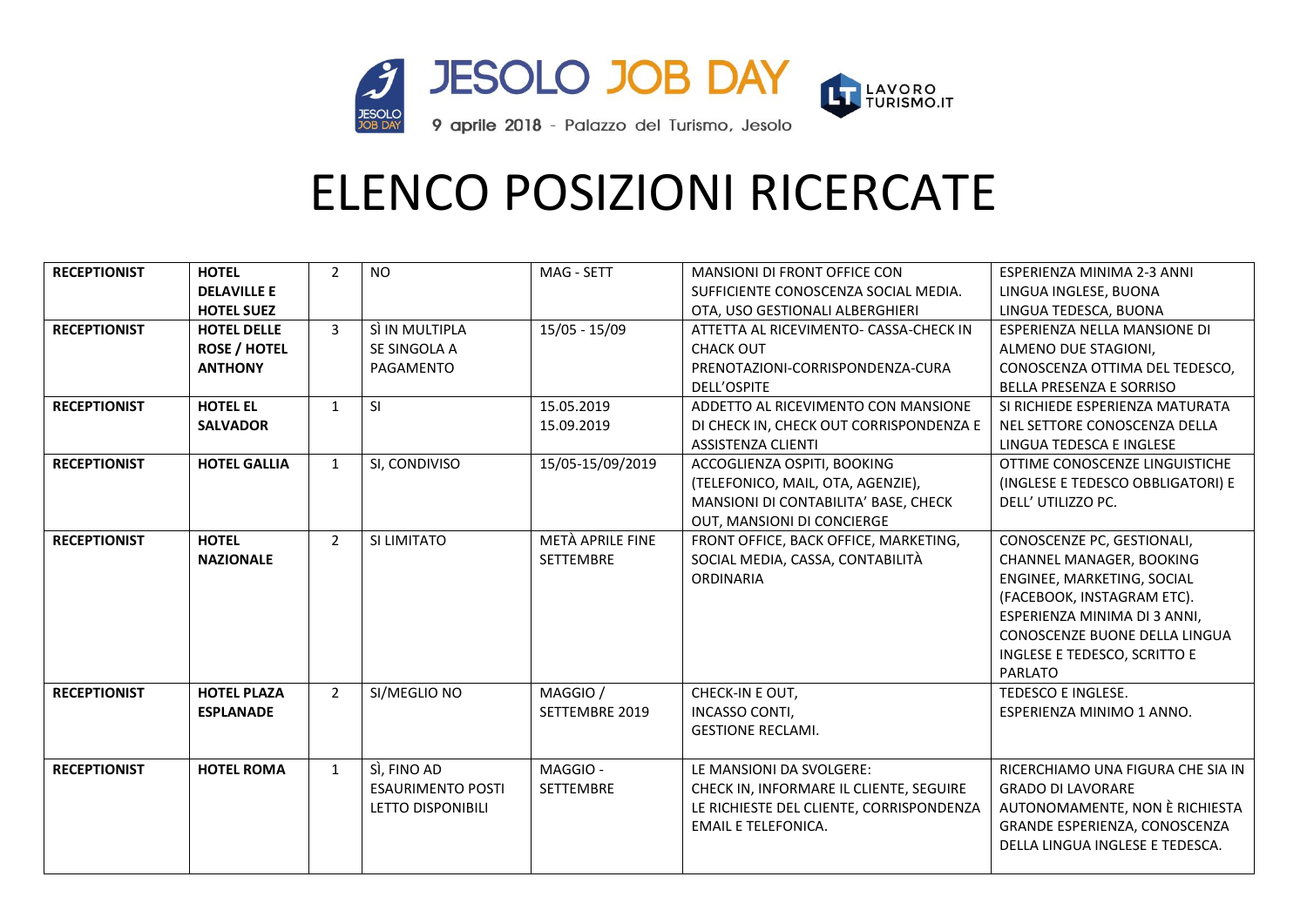

| <b>RECEPTIONIST</b>  | <b>HOTEL SOFIA</b>    | $\mathbf{1}$   | SI          | 4 MESI. MAG/SETT     | ADDETTA ALLA RECEPTION.                  | CONOSCENZA                            |
|----------------------|-----------------------|----------------|-------------|----------------------|------------------------------------------|---------------------------------------|
|                      |                       |                |             |                      | CECK-IN/ CHECK-OUT                       | INGLESE E TEDESCO BUONO               |
|                      |                       |                |             |                      | <b>MAILING</b>                           | <b>FRANCESE SUFFICIENTE</b>           |
| <b>RECEPTIONIST</b>  | <b>HOTEL VILLA</b>    | 5              | <b>SI</b>   | INDIC. MAGGIO-       | MANSIONI DI FRONT E BACK OFFICE TIPICHE  | TEDESCO - INGLESE:                    |
|                      | <b>SORRISO</b>        |                |             | <b>SETTEMBRE</b>     | <b>DEL RICEVIMENTO</b>                   | USO PROFESSIONALE.                    |
|                      |                       |                |             |                      |                                          | <b>GESTIONALE PASSPARTOUT</b>         |
| <b>RECEPTIONIST</b>  | <b>MENAZZA</b>        | $\overline{2}$ | <b>SI</b>   | 1/05-22/09           | ACCOGLIENZA OSPITE, CURA DELL'OSPITE     | ESPERIENZA PREGRESSA NELLA STESSA     |
|                      | <b>HOTELS GROUP</b>   |                |             |                      | ALL'INTERNO DELL'HOTEL                   | MANSIONE, CONOSCENZA LINGUA           |
|                      | <b>JESOLO</b>         |                |             |                      |                                          | <b>TEDESCA E INGLESE</b>              |
|                      |                       |                |             |                      |                                          |                                       |
| <b>RECEPTIONIST</b>  | <b>VILLA GESTIONI</b> | $\mathbf{1}$   | SI          | 1 GIUGNO - 31        | ATTIVITÀ DI FRONT OFFICE CON             | ESPERIENZA DI ALMENO 3 ANNI NELLA     |
| <b>TURNANTE</b>      | -ELPIRO GROUP         |                |             | <b>AGOSTO</b>        | SOSTITUZIONE DELLE SEGRETARIE IN RIPOSO  | POSIZIONE DI SEGRETARIA DI            |
|                      | <b>HOTELS</b>         |                |             |                      | DEGLI ALTRI HOTEL DEL GRUPPO.            | RICEVIMENTO.                          |
|                      |                       |                |             |                      | ORARIO 7-15 E 15-23 A SECONDA DEI TURNI. | <b>BUONA CONOSCENZA DEL TEDESCO E</b> |
|                      |                       |                |             |                      |                                          | DELL'INGLESE.                         |
|                      |                       |                |             |                      |                                          | BUONA CONOSCENZA DELL'UTILIZZO        |
|                      |                       |                |             |                      |                                          | DEI GESTIONALI E DEL BOOKING          |
|                      |                       |                |             |                      |                                          | ENGINE.                               |
| <b>RECEPTIONIST</b>  | <b>HOTEL VILLA</b>    | $\mathbf{1}$   | <b>NO</b>   | <b>TEMPO</b>         | MANSIONI DI FRONT E BACK OFFICE TIPICHE  | CONOSCENZA DI INGLESE E FRANCESE.     |
| <b>PER HOTEL</b>     | <b>SORRISO</b>        |                |             | <b>INDETERMINATO</b> | <b>DEL RICEVIMENTO</b>                   | RICHIESTA ESPERIENZA NELLA            |
| <b>BOUTIQUE 3*</b>   |                       |                |             |                      |                                          | <b>MANSIONE</b>                       |
| <b>VENEZIA</b>       |                       |                |             |                      |                                          |                                       |
| <b>RECEPTIONIST-</b> | <b>TERMINI &amp;</b>  | $\overline{2}$ | A PAGAMENTO | MAGGIO-              | ASSISTENZA AL CLIENTE (CONCIERGE) E      | BUONA CONOSCENZA DELLA LINGUA         |
| <b>AIUTO</b>         | <b>RUHL BEACH</b>     |                |             | <b>SETTEMBRE</b>     | AFFIANCAMENTO ALLA DIRETTRICE            | TEDESCA E FLESSIBILITA' NEI COMPITI   |
|                      | <b>HOTELS &amp;</b>   |                |             |                      |                                          | QUOTIDIANI                            |
|                      | <b>SUITES</b>         |                |             |                      |                                          |                                       |
| <b>RECEPTIONIST-</b> | <b>VILLA GESTIONI</b> | $\mathbf{1}$   | SI          | 1 GIUGNO-31          | ATTIVITÀ DI FRONT OFFICE IN SUPPORTO     | ESPERIENZA DI ALMENO 1 ANNO           |
| <b>AIUTO</b>         | -ELPIRO GROUP         |                |             | <b>AGOSTO</b>        | <b>DELLA RECEPTIONIST IN TURNO:</b>      | NELLA POSIZIONE DI JR RECEPTIONIST.   |
|                      | <b>HOTELS</b>         |                |             |                      | <b>ORARIO 15-23</b>                      | BUONA CONOSCENZA DEL TEDESCO E        |
|                      |                       |                |             |                      |                                          | DELL'INGLESE.                         |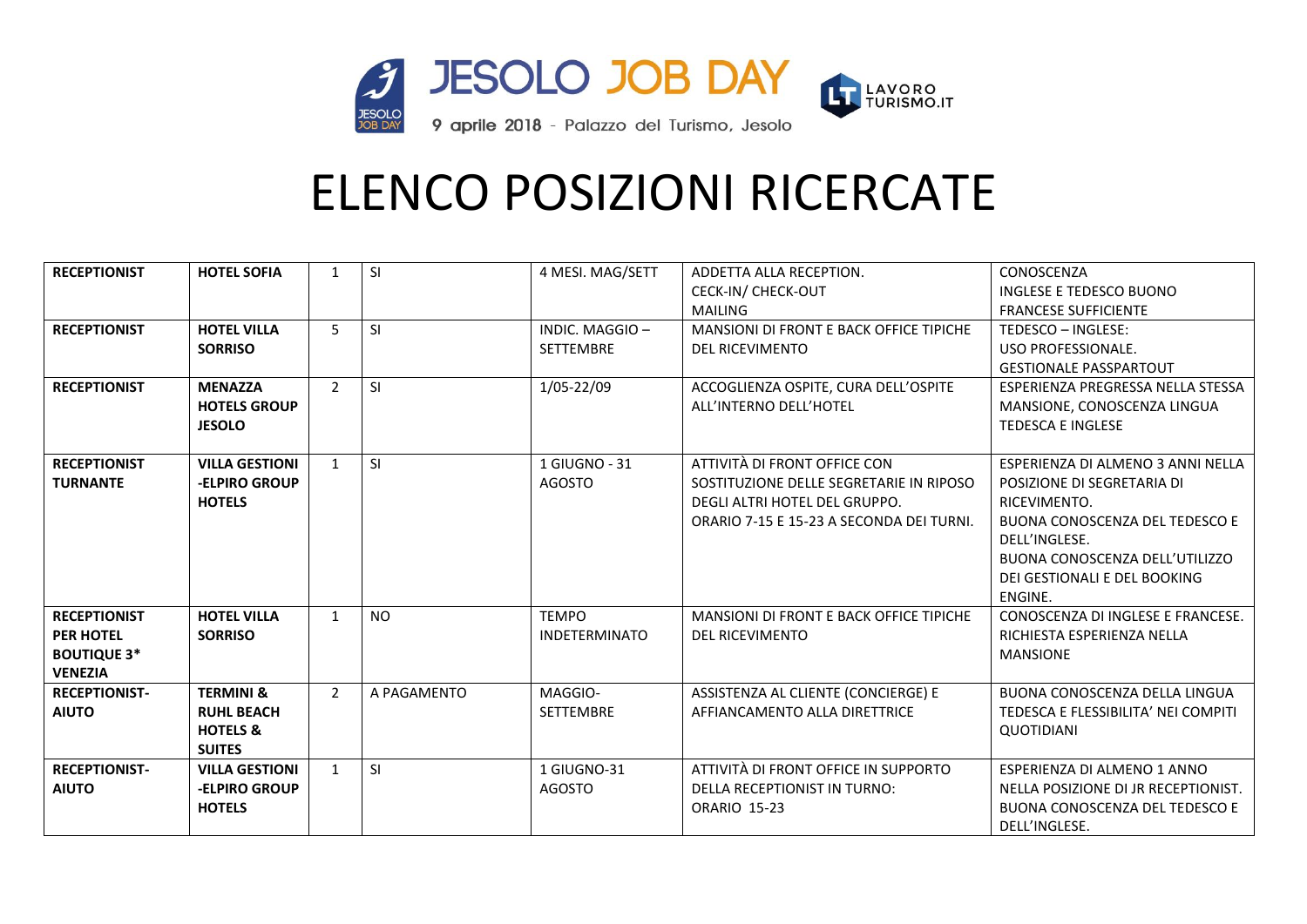

|                                     |                                                             |                |                     |                                          |                                                                                                                          | BUONA CONOSCENZA DELL'UTILIZZO<br>DEI GESTIONALI E DEL BOOKING<br>ENGINE.                                                                                                                                          |
|-------------------------------------|-------------------------------------------------------------|----------------|---------------------|------------------------------------------|--------------------------------------------------------------------------------------------------------------------------|--------------------------------------------------------------------------------------------------------------------------------------------------------------------------------------------------------------------|
| <b>RECEPTIONIST E</b><br><b>BAR</b> | <b>WALLY HOTEL</b>                                          | $\mathbf{1}$   | PREFERIBIL-MENTE NO | <b>FINE MAGGIO PRIMI</b><br>DI SETTEMBRE | ACCOGLIENZA CLIENTI, CHECK IN, CHECK<br>OUT, RICEVERE TELEFONATE, DARE<br>INFORMAZIONI, SERVIRE AL BAR SE<br>NECESSARIO. | CONOSCENZA LINGUA TEDESCA,<br>INGLESE, SE POSSIBILE ALMENO UNA<br>STAGIONE SVOLTA.                                                                                                                                 |
| <b>REPARTO BAR</b>                  |                                                             |                |                     |                                          |                                                                                                                          |                                                                                                                                                                                                                    |
| <b>BARISTA</b>                      | <b>HOTEL COPPE</b>                                          | $\overline{2}$ | <b>NO</b>           | 6 MESI                                   | SERVIZIO AI TAVOLI E TERRAZZA BAR                                                                                        | RICHIESTA CONOSCENZA LINGUE<br>TEDESCO E INGLESE - PREPARAZIONE<br><b>COCKTAILS E CAFFETTERIA</b>                                                                                                                  |
| <b>BARISTA</b>                      | <b>HOTEL DELLE</b><br><b>ROSE / HOTEL</b><br><b>ANTHONY</b> | $\mathbf{1}$   | SÌ IN MULTIPLA      | MAGGIO-<br><b>SETTEMBRE</b>              | SERVIZIO BAR TERRAZZA E INTERNO, AIUTO<br>DURANTE PRANZO E CENA.                                                         | ESPERIENZA NELLA MANSIONE.<br>OTTIMA CAPACITÀ RELAZIONALE,<br>BUONA CONOSCENZA DEL TEDESCO                                                                                                                         |
| <b>BARISTA</b>                      | <b>HOTEL PLAZA</b><br><b>ESPLANADE</b>                      | $\overline{2}$ | SI/MEGLIO NO        | MAGGIO /<br>SETTEMBRE 2019               | SERVIZIO AI TAVOLI, CAFFETTERIA,<br>COCKTAILS.                                                                           | ESPERIENZA MINIMO 1 ANNO.                                                                                                                                                                                          |
| <b>BARISTA</b>                      | <b>HOTEL VILLA</b><br><b>SORRISO</b>                        | $\overline{2}$ | <b>SI</b>           | INDIC. MAGGIO-<br><b>SETTEMBRE</b>       | <b>BAR</b><br>ACCOGLIENZA E SISTEMAZIONE CLIENTI,<br>OLTRE AL SERVIZIO IN SÈ                                             | TEDESCO - INGLESE:<br>CONOSCENZE BASILARI RICHIESTE<br><b>DALLA QUALIFICA</b>                                                                                                                                      |
| <b>BARISTA /</b><br><b>BARMAN</b>   | <b>HOTEL</b><br><b>NAZIONALE</b>                            | $\mathbf{1}$   | SI LIMITATO         | <b>MAGGIO SETTEMBRE</b>                  | BARMAN, PREPARAZIONE COLAZIONI, SNACK<br><b>BAR, COCKTAILS, APERITIVI</b>                                                | CAPACITÀ DI LAVORO IN AUTONOMIA,<br>CONOSCENZE DELLA PREPARAZIONE<br>DI COCKTAILS, APERITIVI CON<br>STUZZICHINI E CONOSCENZE DI VINI.<br>ESPERIENZA MINIMA 4 ANNI.<br>CONOSCENZE DELLA LINGUA INGLESE<br>E TEDESCA |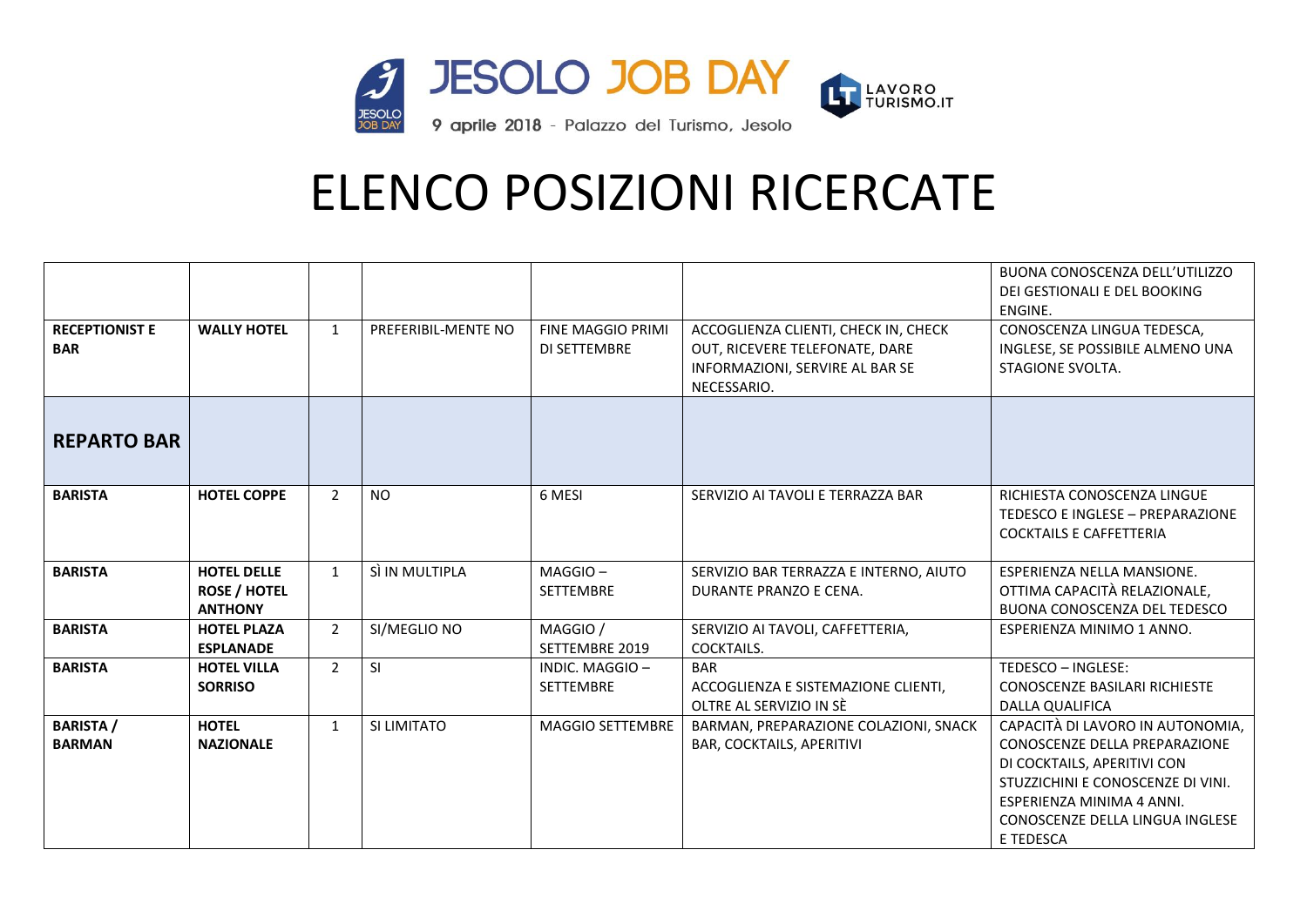

| <b>BARISTA</b>     | <b>CAMPING SAN</b>    |                | <b>NO</b>      | 01/06            | SERVIZIO BAR E AI TAVOLI                | CONOSCENZA, ANCHE SUPERFICIALE,   |
|--------------------|-----------------------|----------------|----------------|------------------|-----------------------------------------|-----------------------------------|
| <b>CAMERIERA/E</b> | <b>MARCO</b>          | 2              |                | 31/8/19          |                                         | DELLE LINGUE TEDESCO DE INGLESE   |
|                    |                       |                |                |                  |                                         |                                   |
| <b>BARMAN</b>      | <b>APOGIA</b>         | $\overline{2}$ | <b>SI</b>      | MAGGIO-          | COCKTAIL - SERVIZIO AL TAVOLO           |                                   |
|                    | <b>HOTELS GROUP</b>   |                |                | <b>SETTEMBRE</b> |                                         |                                   |
| <b>BARMAN</b>      | <b>HOTEL DELLE</b>    | $\mathbf{1}$   | SÌ IN MULTIPLA | $MAGGIO -$       | SERVIZIO BAR E SALA DURANTE I PASTI.    | ESPERIENZA NELLA MANSIONE.        |
|                    | <b>ROSE / HOTEL</b>   |                |                | <b>SETTEMBRE</b> | <b>GESTIONE E ORGANIZZAZIONE BAR E</b>  | OTTIMA CAPACITÀ RELAZIONALE, E    |
|                    | <b>ANTHONY</b>        |                |                |                  | COLLABORATOTI IN AUTONOMIA              | ORGANIZZATIVA, BUONA              |
|                    |                       |                |                |                  |                                         | CONOSCENZA DEL TEDESCO E INGLESE  |
| <b>BARMAN</b>      | <b>VILLA GESTIONI</b> | $\overline{2}$ | SI             | 15 MAGGIO - 15   | SERVIZIO BAR INTERNO E SEVIZIO BAR IN   | ESPERIENZA ALMENO DI ALMENO 3     |
|                    | -ELPIRO GROUP         |                |                | <b>SETTEMBRE</b> | PISCINA.                                | ANNI NELLA POSIZIONE. CONOSCENZA  |
|                    | <b>HOTELS</b>         |                |                |                  | SERVIZIO VINI E BEVANDE IN SALA DURANTE | DELLE TECNICHE DI MIXOLOGY PER    |
|                    |                       |                |                |                  | LA CENA (45 MINUTI)                     | REALIZZARE I COCKTAIL E BEVANDE.  |
|                    |                       |                |                |                  | ORARIO 14-23,00.                        | OTTIMA CAPACITÀ RELAZIONALE.      |
|                    |                       |                |                |                  | 1 GIORNO DI RIPOSO.                     | BUONA CONOSCENZA DEL TEDESCO.     |
| <b>BARMAN/</b>     | <b>HOTEL CA' DI</b>   | $\mathbf{1}$   | SI             | 15.04-15 O       | LAVORO A TURNO SERALE BANCONIERE,       | LAVORARE IN SQUADRA ED ESSERE     |
| <b>BARLADY</b>     | VALLE /               |                |                | 30.09.2019       | PREPARAZIONE APERITIVI, COCKTAIL E      | RESPONSABILE DEL PROPRIO POSTO DI |
|                    | <b>CAVALLINO</b>      |                |                |                  | CAFFETTERIA                             | LAVORO. RICHIESTO UN PICCOLO      |
|                    | <b>BIANCO</b>         |                |                |                  |                                         | AIUTO NEL GESTIRE I COLLABORATORI |
|                    |                       |                |                |                  |                                         | DEL REPARTO BAR                   |
|                    |                       |                |                |                  |                                         |                                   |
| <b>BARMAN/</b>     | <b>HOTEL</b>          | $\overline{2}$ | <b>NO</b>      | $MAG - SETT$     | UNA FIGURA PER COLAZIONI E PRANZO,      | ESPERIENZA MINIMA 3-4 ANNI        |
| <b>CAMERIERE</b>   | <b>DELAVILLE E</b>    |                |                |                  | L'ALTRA PER POMERIGGIO/SERA CON         | LINGUA INGLESE, BUONA             |
|                    | <b>HOTEL SUEZ</b>     |                |                |                  | <b>CONOSCENZA MISCELATI</b>             | LINGUA TEDESCA, SUFFICIENTE       |
|                    |                       |                |                |                  |                                         |                                   |
|                    |                       |                |                |                  |                                         |                                   |
|                    |                       |                |                |                  |                                         |                                   |
|                    |                       |                |                |                  |                                         |                                   |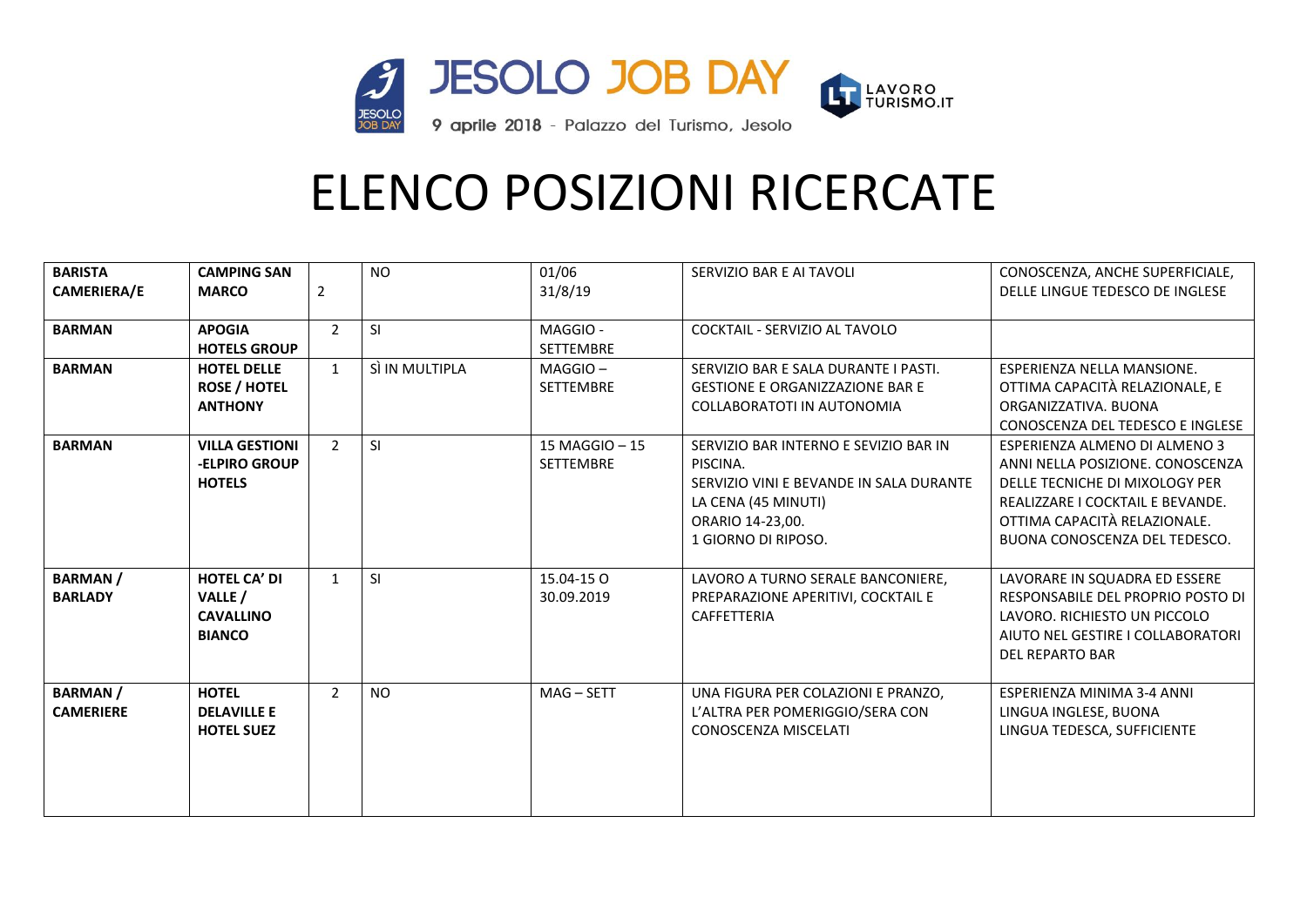

| <b>REPARTO</b><br><b>PIANIE</b><br><b>PULIZIE</b> |                                                                  |                |                         |                      |                                                                                                                                                                                                                                                                    |                                                                                                                                                                                                                                                                                                                                                                                     |
|---------------------------------------------------|------------------------------------------------------------------|----------------|-------------------------|----------------------|--------------------------------------------------------------------------------------------------------------------------------------------------------------------------------------------------------------------------------------------------------------------|-------------------------------------------------------------------------------------------------------------------------------------------------------------------------------------------------------------------------------------------------------------------------------------------------------------------------------------------------------------------------------------|
| <b>ADDETTA ALLA</b><br><b>LAVANDERIA</b>          | <b>PARK HOTEL</b><br><b>ERMITAGE</b><br><b>RESORT &amp; SPA</b>  | $\mathbf{1}$   | PREFERIBIL-MENTE<br>NO. | MAGGIO-<br>SETTEMBRE | - MANSIONI DI LAVANDERIA,<br>COUVERTURE.<br>- TURNO SPEZZATO.<br>- SERVIZIO SERALE.<br>- 1 GIORNO DI RIPOSO A SETTIMANA.                                                                                                                                           | ESPERIENZA DI ALMENO 1 ANNO<br>LINGUA ITALIANO                                                                                                                                                                                                                                                                                                                                      |
| <b>ADDETTA ALLE</b><br><b>PULIZIE</b>             | <b>HOTEL COPPE</b>                                               | $\overline{2}$ | <b>NO</b>               | 6 MESI               | PULIZIE AI PIANI E GENERICHE                                                                                                                                                                                                                                       | ESPERIENZA ALMENO 5 ANNI                                                                                                                                                                                                                                                                                                                                                            |
| <b>CAMERIERA AI</b><br><b>PIANI</b>               | <b>FALKENSTEINER</b><br><b>HOTELS &amp;</b><br><b>RESIDENCES</b> | $\mathbf{1}$   | SI CON DETRAZIONE       | GIUGNO-SETTEMBRE     | .RESPONSABILITÀ DI UNA PULIZIA OTTIMALE<br>NELL'AMBIENTE DELLE CAMERE DEGLI OSPITI<br>E DEGLI SPAZI PUBBLICI<br>• COMPITI DI PULIZIA GENERALE<br>. COLLABORAZIONE CON LA DIVISIONE<br>TECNICA PER LA FUNZIONALITÀ DELLE<br><b>CAMERE DEGLI OSPITI</b><br>$\bullet$ | • ESPERIENZA LAVORATIVA NELLA<br>PULIZIA DI HOTEL E IMMOBILI<br>• FORMAZIONE COMPLETATA NEL<br>SETTORE ALBERGHIERO<br>.CONOSCENZA DEL TEDESCO O<br><b>DELL'INGLESE</b><br>• BUONE CAPACITÀ ORGANIZZATIVE E<br>METODO DI LAVORO SCRUPOLOSO<br>• MARCATA PROPENSIONE ALLA<br>PULIZIA, PRECISIONE E CURA DEL<br><b>DETTAGLIO</b><br>•FLESSIBILITÀ, AFFIDABILITÀ E<br><b>CORDIALITÀ</b> |
| <b>CAMERIERA AI</b><br><b>PIANI</b>               | <b>HOTEL</b><br><b>DELAVILLE E</b><br><b>HOTEL SUEZ</b>          | $\overline{3}$ | <b>NO</b>               | <b>APR - SETT</b>    | RIASSETTO CAMERE E SPAZI COMUNI.<br>PER 2 FIGURE SU 3 È PROPOSTO UN PART-<br><b>TIME</b>                                                                                                                                                                           | PER LA FIGURA A TEMPO PIENO, È<br>RICHIESTA UN'ESPERIENZA MINIMA DI<br>4 ANNI.                                                                                                                                                                                                                                                                                                      |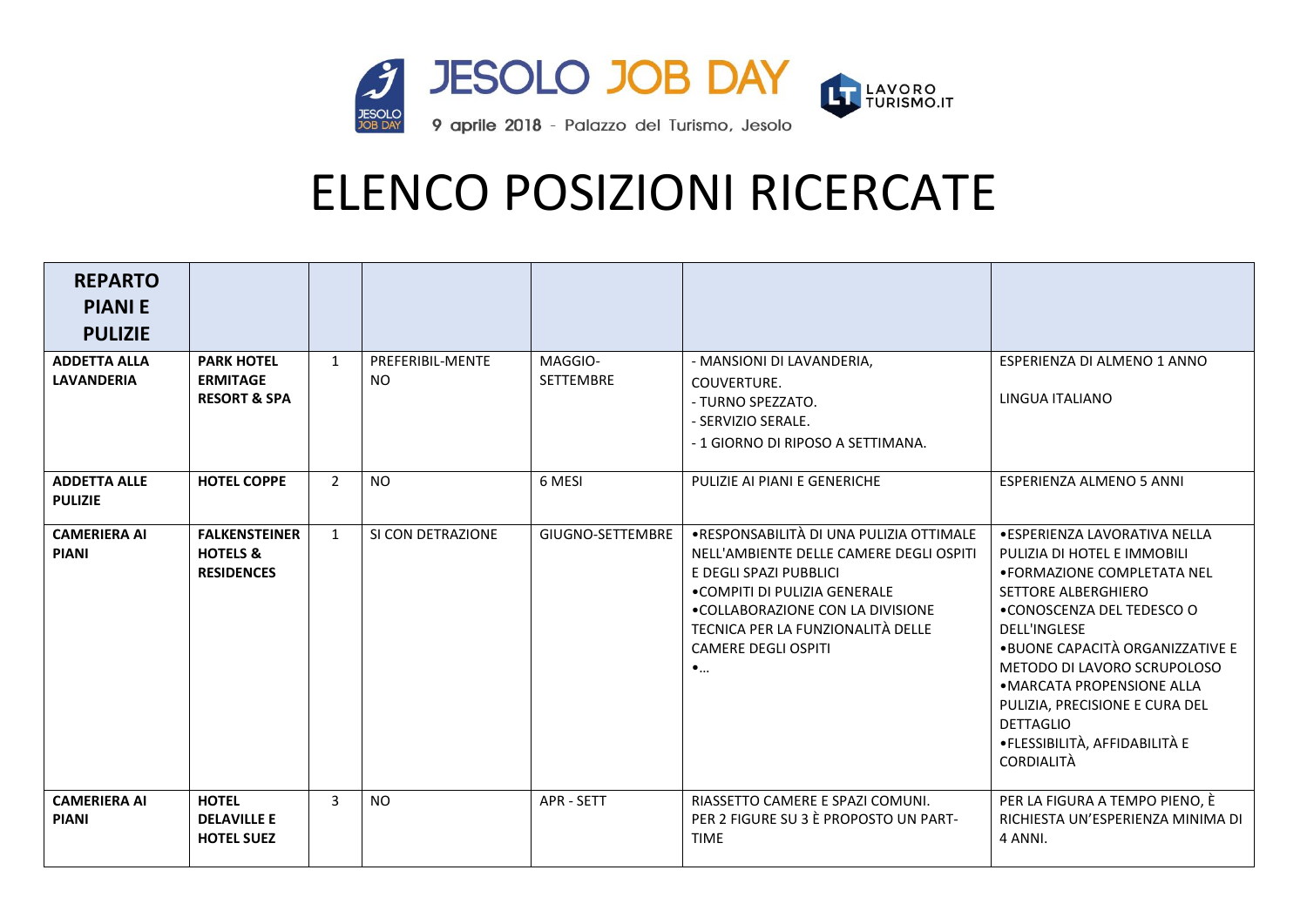

| <b>CAMERIERA AI</b>    | <b>HOTEL EL</b>      | $\mathbf{1}$   | <b>SI</b>    | 15.05.2019         | PULIZIA A FONDO E FERMATA DELLE CAMERE | PULIZIA E PRECISIONE NELLA        |
|------------------------|----------------------|----------------|--------------|--------------------|----------------------------------------|-----------------------------------|
| <b>PIANI</b>           | <b>SALVADOR</b>      |                |              | 15.09.2019         | <b>GESTIONE LAVANDERIA</b>             | PREPARAZIONE E PULIZIA DELLE      |
|                        |                      |                |              |                    |                                        | <b>CAMERE</b>                     |
| <b>CAMERIERA AI</b>    | <b>HOTEL GALLIA</b>  | $\overline{2}$ | SI/MEGLIO NO | 15/04-15/09/2019   | RIASSETTO DELLE CAMERE E PULIZIA DEGLI | <b>BUONA VOLONTA' E VOGLIA DI</b> |
| <b>PIANI</b>           |                      |                |              |                    | SPAZI COMUNI DELL'HOTEL                | IMPARARE. GRADITA MINIMA          |
|                        |                      |                |              |                    |                                        | ESPERIENZA NEL SETTORE PULIZIE.   |
| <b>CAMERIERA AI</b>    | <b>HOTEL</b>         | $\mathbf{1}$   | <b>NO</b>    | METÀ APRILE, FINE  | PULIZIE STANZE IN AUTONOMIA            | ESPERIENZA DI ALMENO 2 ANNI,      |
| <b>PIANI</b>           | <b>NAZIONALE</b>     |                |              | <b>SETTEMBRE</b>   |                                        | CONOSCENZA DELLA LINGUA ITALIANA  |
|                        |                      |                |              |                    |                                        | <b>E INGLESE</b>                  |
| <b>CAMERIERA AI</b>    | <b>HOTEL SOFIA</b>   | $\mathbf{1}$   | <b>SI</b>    | 5/6 MESI           |                                        | <b>ESPERIENZA</b>                 |
| <b>PIANI</b>           |                      |                |              | APR/OTT            |                                        |                                   |
| <b>CAMERIERA AI</b>    | <b>HOTEL VILLA</b>   | $\overline{2}$ | <b>NO</b>    | INDIC. MAGGIO-     | RIORDINO DI CAMERE E SPAZI COMUNI      | INGLESE:                          |
| <b>PIANI</b>           | <b>SORRISO</b>       |                |              | <b>SETTEMBRE</b>   | <b>DELL'HOTEL</b>                      | CONOSCENZE BASILARI RICHIESTE     |
|                        |                      |                |              |                    |                                        | DALLA QUALIFICA                   |
| <b>CAMERIERA AI</b>    | <b>TERMINI &amp;</b> | $\overline{2}$ | A PAGAMENTO  | MAGGIO-            | RIASSETTO E PULIZIA STANZE IN          | RICHIESTA ESPERIENZA NEL SETTORE  |
| <b>PIANI</b>           | <b>RUHL BEACH</b>    |                |              | <b>SETTEMBRE</b>   | AUTONOMIA, NON IN COPPIA.              | DI ALMENO 2 ANNI.                 |
|                        | <b>HOTELS &amp;</b>  |                |              |                    |                                        |                                   |
|                        | <b>SUITES</b>        |                |              |                    |                                        |                                   |
| <b>CAMERIERA PIANI</b> | <b>HOTEL PLAZA</b>   | $\overline{2}$ | <b>NO</b>    | APRILE / SETTEMBRE | RIASSETTO E PULIZIA CAMERA.            | ESPERIENZA MINIMO 1 ANNO.         |
|                        | <b>ESPLANADE</b>     |                |              | 2019               | PULIZIA PARTI COMUNI.                  |                                   |
| <b>GOVERNANTE</b>      | <b>HOTEL CA' DI</b>  | $\mathbf{1}$   | <b>SI</b>    | 15.04 -15.09.2019  | LAVORO A TURNO MATTINA E POMERIGGIO    | LAVORO DI AIUTO AI TITOLARI NELLA |
|                        | VALLE /              |                |              |                    |                                        | <b>GESTIONE DELLE COLLEGHE</b>    |
|                        | <b>CAVALLINO</b>     |                |              |                    |                                        | CAMERIERE AI PIANI, CONTROLLO     |
|                        | <b>BIANCO</b>        |                |              |                    |                                        | CAMERE DOPO LE PULIZIE, LAVORO DI |
|                        |                      |                |              |                    |                                        | LAVANDERIA                        |
|                        |                      |                |              |                    |                                        |                                   |
|                        |                      |                |              |                    |                                        |                                   |
|                        |                      |                |              |                    |                                        |                                   |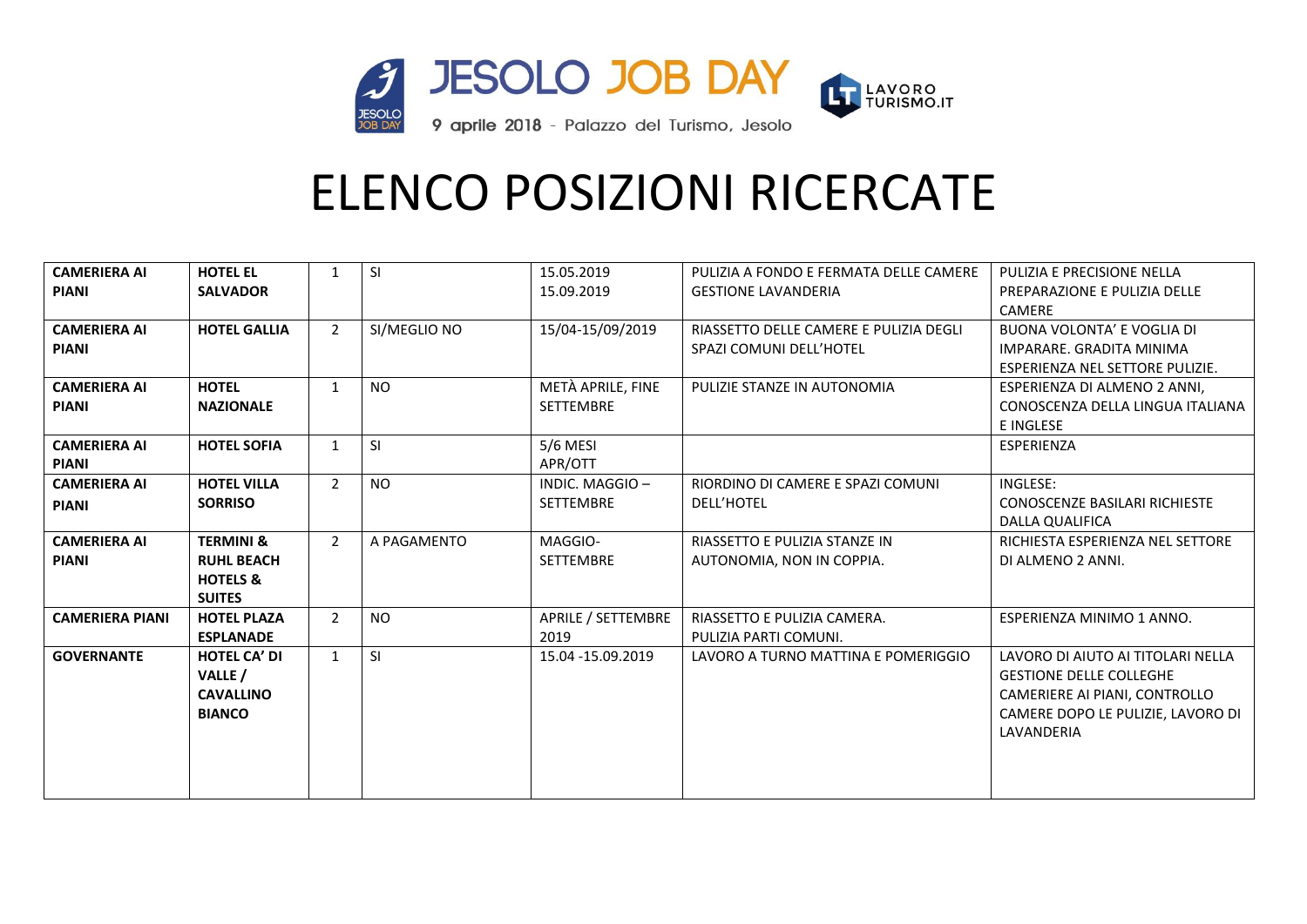

| <b>ALTRI</b><br><b>REPARTI</b>                                                                    |                                                                     |                |                   |                                  |                                                                                                                                                                                                                                                                                                                                                      |                                                                                                                                                                                                                                                                                                                                                                                                                                                  |
|---------------------------------------------------------------------------------------------------|---------------------------------------------------------------------|----------------|-------------------|----------------------------------|------------------------------------------------------------------------------------------------------------------------------------------------------------------------------------------------------------------------------------------------------------------------------------------------------------------------------------------------------|--------------------------------------------------------------------------------------------------------------------------------------------------------------------------------------------------------------------------------------------------------------------------------------------------------------------------------------------------------------------------------------------------------------------------------------------------|
| <b>ADDETTI ALLE</b><br><b>VENDITE E RESP.</b><br><b>BOUTIQUE PER</b><br><b>VILLAGGI TURISTICI</b> | <b>IL GRUPPO</b><br><b>DIGITALE</b>                                 | 20             | <b>SI</b>         | GIUGNO/SETTEMBRE                 | <b>GESTIONE PUNTO VENDITA, OPERAZIONI</b><br>CASSA. GESTIONE MAGAZZINO.<br>RELAZIONARSI CON IL CLIENTE                                                                                                                                                                                                                                               | <b>ESPERIENZA NEL SETTORE VENDITE</b><br>(ABBIGLIAMENTO/ACCESSORI)<br>ALMENO 2 ANNI.<br>PREFERIBILMENTE CONOSCENZA DI<br>UNA LINGUA STRANIERA.                                                                                                                                                                                                                                                                                                   |
| <b>BAGNINO</b>                                                                                    | <b>FALKENSTEINER</b><br><b>HOTELS &amp;</b><br><b>RESIDENCES</b>    | $\mathbf{1}$   | SI CON DETRAZIONE | META' GIUGNO-<br>META' SETTEMBRE | • GARANZIA DELLA SICUREZZA QUOTIDIANA<br>NELL'AREA DELLA PISCINA E DEL WELLNESS<br>• PULIZIA DELLA PISCINA E MISURAZIONE DEI<br>VALORI DELL'ACQUA CONFORMEMENTE ALLE<br>NORME IGIENICO-SANITARIE DELLE PISCINE<br>• RESPONSABILE DELLA SORVEGLIANZA A<br>BORDO VASCA E DEGLI SCIVOLAMENTI<br>• ATTUAZIONE DI MISURE DI PRIMO<br>SOCCORSO<br>$\cdots$ | ●ESPERIENZA LAVORATIVA DI ALMENO<br>2 ANNI COME BAGNINO O IN UNA<br>POSIZIONE SIMILE<br>• FORMAZIONE COMPLETATA PER IL<br>LAVORO IN PISCINA O BREVETTO DI<br><b>BAGNINO</b><br>• OTTIMA CONOSCENZA DEL TEDESCO<br>E DELL'INGLESE; LA CONOSCENZA DI<br>ALTRE LINGUE COSTITUISCE TITOLO<br>PREFERENZIALE<br>.ULTERIORI QUALIFICHE NEL SETTORE<br><b>WELLNESS</b><br>.BUON ORIENTAMENTO AI SERVIZI E<br>ALLA QUALITÀ<br>• ECCELLENTE COMUNICAZIONE, |
| <b>BAGNINO</b>                                                                                    | <b>HOTEL CA' DI</b><br>VALLE /<br><b>CAVALLINO</b><br><b>BIANCO</b> | $\mathbf{1}$   | <b>NO</b>         | $20.05 - 20.09.2019$             | SORVEGLIANZA E SALVATAGGIO PER PISCINA                                                                                                                                                                                                                                                                                                               | <b>BREVETTO PER PISCINA</b>                                                                                                                                                                                                                                                                                                                                                                                                                      |
| <b>BAGNINO</b>                                                                                    | <b>HOTEL VILLA</b><br><b>SORRISO</b>                                | $\overline{2}$ | SI                | INDIC. MAGGIO-<br>SETTEMBRE      | <b>BAGNINO</b>                                                                                                                                                                                                                                                                                                                                       | TEDESCO - INGLESE:                                                                                                                                                                                                                                                                                                                                                                                                                               |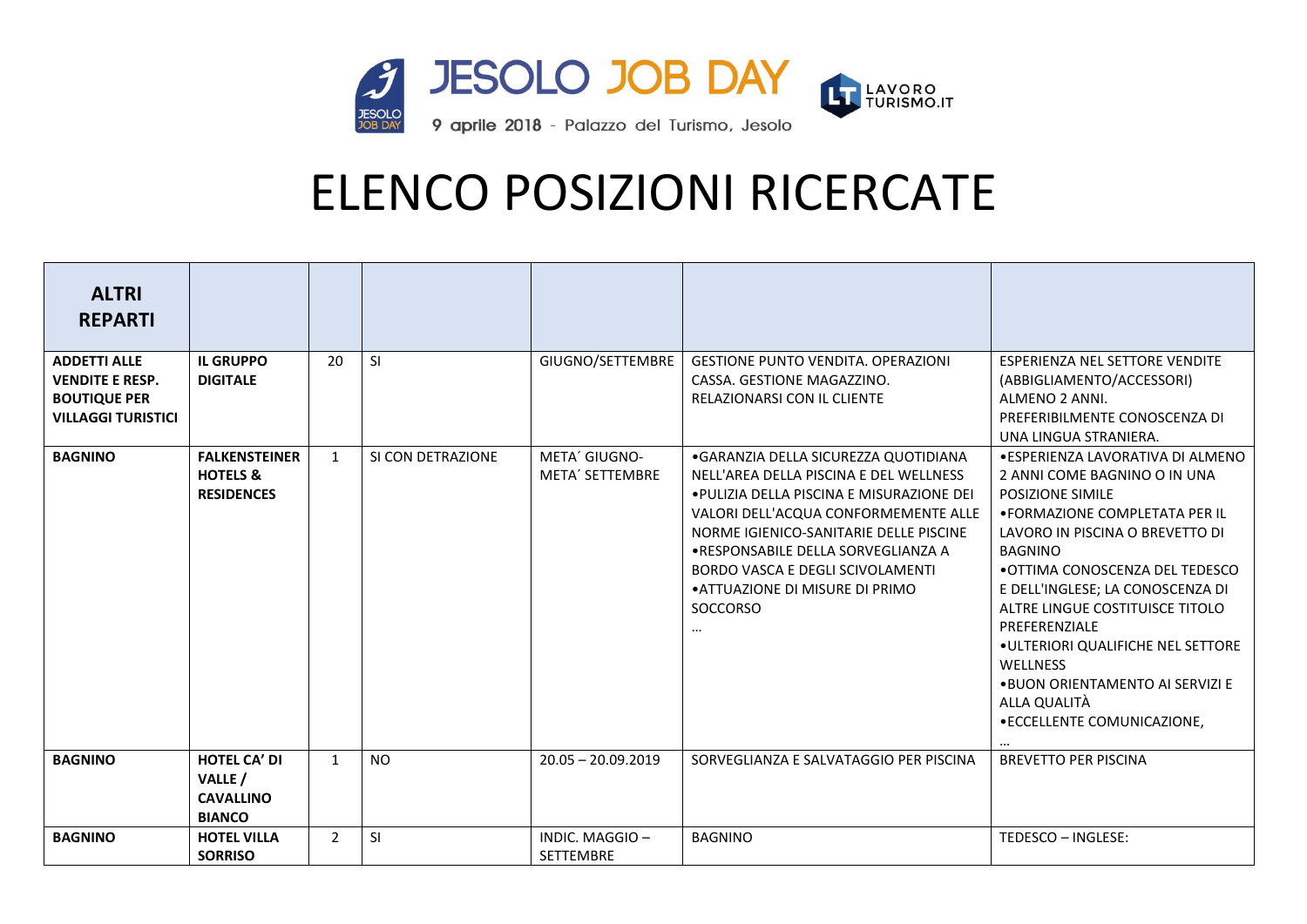

|                                                   |                                                                  |                |                               |                                     |                                                                                                                | <b>CONOSCENZE BASILARI RICHIESTE</b><br><b>DALLA QUALIFICA</b>                                                                                                 |
|---------------------------------------------------|------------------------------------------------------------------|----------------|-------------------------------|-------------------------------------|----------------------------------------------------------------------------------------------------------------|----------------------------------------------------------------------------------------------------------------------------------------------------------------|
| <b>BAGNINO CON</b><br><b>BREVETTO</b>             | <b>MENAZZA</b><br><b>HOTELS GROUP</b><br><b>JESOLO</b>           | $\mathbf{1}$   | <b>SI</b>                     | 15/05-22/09                         | <b>GESTIONE OMBRELLONI E SDRAIO</b><br>PULIZIA PARTI ATTIGUE ALLA PISCINA,<br>PULIZIA PISCINA                  | ESPERIENZA, COMPETENZA NEL<br>RUOLO, CAPACITÀ ORGANIZZATIVA,<br>CONOSCENZA LINGUISTICA INGLESE                                                                 |
| <b>BANCONIERA/E</b><br><b>MARKET</b>              | <b>CAMPING SAN</b><br><b>MARCO</b>                               | 1              | <b>NO</b>                     | 01/06<br>31/8/19                    | VENDITA PANE/SALUMI/FORMAGGI<br>PULIZIE DEL LOCALE                                                             | CONOSCENZA, ANCHE SUPERFICIALE,<br><b>DI LINGUE STRANIERE</b><br><b>TEDESCO E INGLESE</b>                                                                      |
| <b>BOY PORTINERIA</b><br><b>CON PATENTE</b>       | <b>PARK HOTEL</b><br><b>ERMITAGE</b><br><b>RESORT &amp; SPA</b>  | $\mathbf{1}$   | PREFERIBIL-MENTE<br><b>NO</b> | MAGGIO-<br><b>SETTEMBRE</b>         | - ACCOGLIENZA CLIENTI, SERVIZIO<br>FACCHINAGGIO, GESTIONE DEL PARCHEGGIO.<br>- 1 GIORNO DI RIPOSO A SETTIMANA. | POSSIBILMENTE ALMENO UNA<br>STAGIONE GIÀ SVOLTA.<br>PATENTE DI GUIDA B<br><b>LINGUE STRANIERE:</b><br>SE POSSIBILE CONOSCENZA BASE<br><b>TEDESCO E INGLESE</b> |
| <b>FACCHINO</b>                                   | <b>HOTEL VILLA</b><br><b>SORRISO</b>                             | 5              | SI                            | INDIC. MAGGIO -<br><b>SETTEMBRE</b> | SERVIZIO PORTERAGE<br>ACCOGLIENZA E SISTEMAZIONE CLIENTI                                                       | INGLESE:<br>CONOSCENZE BASILARI RICHIESTE<br>DALLA QUALIFICA                                                                                                   |
| <b>FOTOGRAFO PER</b><br><b>VILLAGGI TURISTICI</b> | <b>IL GRUPPO</b><br><b>DIGITALE</b>                              | 100            | SI                            | GIUGNO/SETTEMBRE                    | FOTOGRAFARE I CLIENTI DURANTE LA LORO<br>VACANZA, SESSIONI FOTOGRAFE.                                          | NO ESPERIENZA.<br>PREFERIBILMENTE CONOSCENZA DI<br>UNA LINGUA STRANIERA.                                                                                       |
| <b>MANUTENTORE</b>                                | <b>HOTEL VILLA</b><br><b>SORRISO</b>                             | $\overline{2}$ | SI                            | INDIC. MAGGIO-<br><b>SETTEMBRE</b>  | <b>TUTTO FARE</b><br>LAVORI DI MANUTENZIONE ORDINARIA                                                          | INGLESE:<br>CONOSCENZE BASILARI RICHIESTE<br><b>DALLA QUALIFICA</b>                                                                                            |
| <b>MASSAGGIATORE /</b><br><b>ESTETISTA</b>        | <b>FALKENSTEINER</b><br><b>HOTELS &amp;</b><br><b>RESIDENCES</b> | $\mathbf{1}$   | SI CON DETRAZIONE             | GIUGNO/SETTEMBRE                    | .ESECUZIONE PROFESSIONALE DI<br>TRATTAMENTI A BASE DI MASSAGGI<br><b>GENERICI, MEDICI E FISIOTERAPICI</b>      | · ESPERIENZA LAVORATIVA DI ALMENO<br>2 ANNI IN UNA POSIZIONE SIMILE                                                                                            |